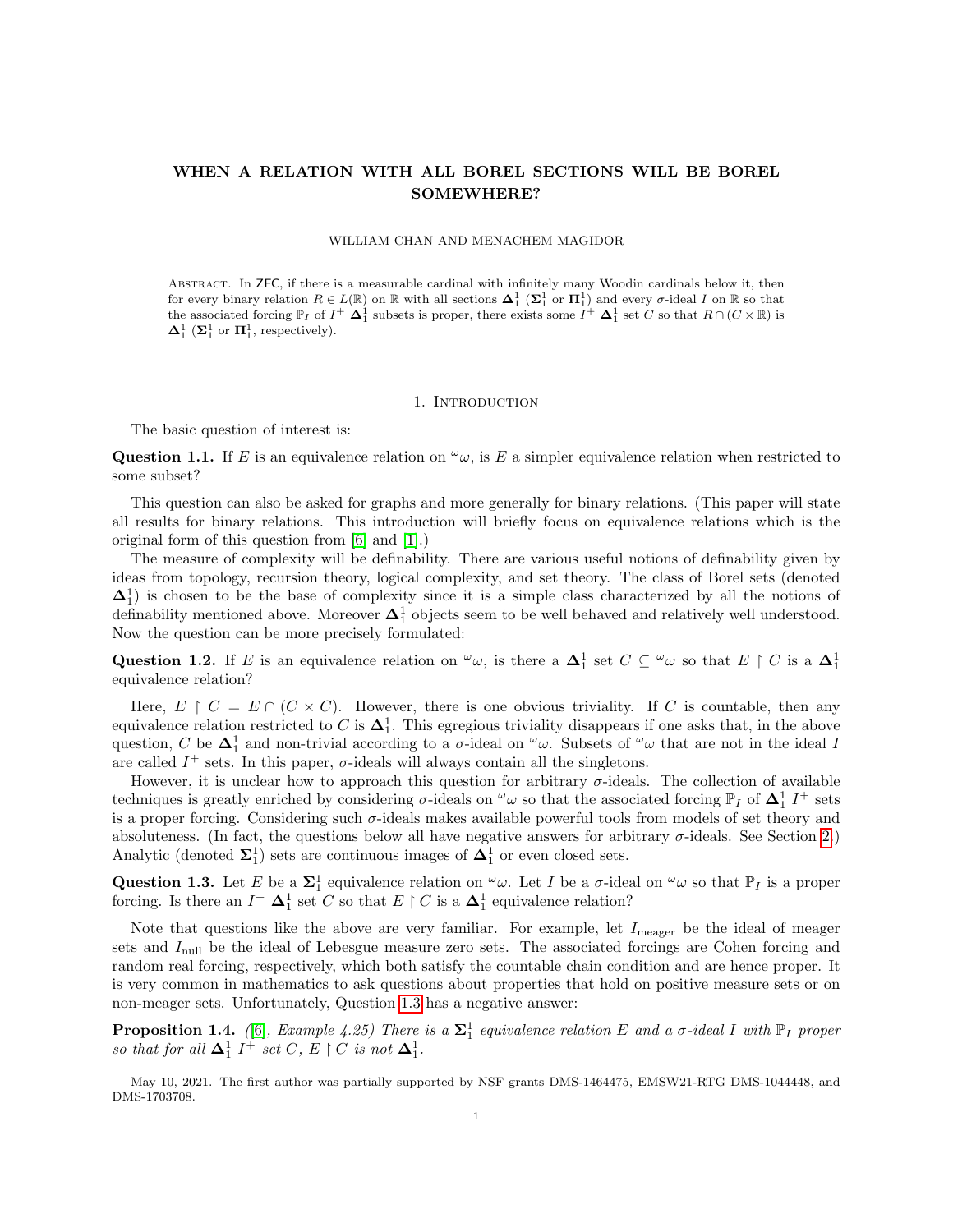A positive answer to any variation of the basic question will likely only be feasible if the equivalence relations bear at least some resemblance to  $\Delta_1^1$  equivalence relations. A positive answer does hold for many important examples:

**Example 1.5.** ([\[6\]](#page-10-0)) Let I be a  $\sigma$ -ideal on a Polish space X with  $\mathbb{P}_I$  proper.

If E is a  $\Sigma_1^1$  equivalence relation with all classes countable or E is  $\Delta_1^1$  reducible to an orbit equivalence relation of a Polish group action, then there is some  $I^+ \Delta_1^1$  set C so that  $E \restriction C$  is  $\Delta_1^1$ .

In both these examples, the equivalence relations have all  $\Delta_1^1$  classes. Of course,  $\Delta_1^1$  equivalence relations have all  $\Delta_1^1$  classes. Perhaps those two examples give evidence that a sufficient resemblance for a positive answer is the property of having all  $\Delta_1^1$  classes. [\[6\]](#page-10-0) asked the following question:

<span id="page-1-1"></span>Question 1.6. ([\[6\]](#page-10-0) Question 4.28) Let E be a  $\Sigma_1^1$  equivalence relation on  $\omega$  with all  $\Delta_1^1$  classes. Let I be a  $\sigma$ -ideal on  $\omega$  so that  $\mathbb{P}_I$  is a proper forcing. Let B be an  $I^+$   $\Delta_1^1$  set. Is there some  $\tilde{C} \subseteq B$  which is  $I^+$  $\mathbf{\Delta}^1_1$  so that  $E \restriction C$  is a  $\mathbf{\Delta}^1_1$  equivalence relation?

Further examples and partial results suggest that a positive answer is consistent.

**Example 1.7.** ([\[1\]](#page-10-1)) Assume  $\mathsf{ZFC} + \mathsf{MA} + \neg \mathsf{CH}$ . Consider  $I_{\text{meager}}$  (or  $I_{\text{null}}$ ). Let E be a  $\Sigma_1^1$  equivalence relation with all classes  $\Delta_1^1$ . Then there exists comeager (or measure one)  $\Delta_1^1$  set C such that  $E \restriction C$  is  $\Delta_1^1$ .

**Example 1.8.** ([\[1\]](#page-10-1)) Let  $\kappa$  be a remarkable cardinal in L. Let G be Coll $(\omega, \kappa)$ -generic over L. In L[G], if I is a  $\sigma$ -ideal with  $\mathbb{P}_I$  proper and E is a  $\mathbf{\Pi}^1_1$  equivalence relation with all classes countable, then there is a  $I^+ \Delta_1^1$  set C such that  $E \restriction C$  is  $\Delta_1^1$ .

It was then shown that, under large cardinal assumptions, this question has a positive answer:

<span id="page-1-0"></span>**Theorem 1.9.** ([\[1\]](#page-10-1). Also see [\[2\]](#page-10-2).) Suppose for all  $X \in H_{(2^{\aleph_0})^+}$ ,  $X^{\sharp}$  exists. Then for all  $\Sigma_1^1$  and  $\Pi_1^1$ equivalence relations with all  $\Delta_1^1$  classes, any  $\sigma$ -ideal I on  $\omega$  with  $\mathbb{P}_I$  proper, and B an I<sup>+</sup>  $\Delta_1^1$  set, there exists some  $I^+ \Delta_1^1$  set  $C \subseteq B$  so that  $E \restriction C$  is  $\Delta_1^1$ .

The proofs of Theorem [1.9](#page-1-0) in both [\[1\]](#page-10-1) and [\[2\]](#page-10-2) used an approximation result of Burgess: for every  $\Sigma_1^1$ equivalence relation E there is (in a uniform way) an  $\omega_1$ -length decreasing sequence  $(E_\alpha : \alpha < \omega_1)$  of  $\mathbf{\Delta}^1_1$ equivalence relations so that  $E = \bigcap_{\alpha < \omega_1} E_\alpha$ .

Neeman asked the following generalization of Question [1.6:](#page-1-1) Projective sets are those obtainable by applying finitely many applications of complements and continuous images starting with the  $\Delta_1^1$  sets.

<span id="page-1-2"></span>Question 1.10. Assume some large cardinal hypotheses. Let E be a projective equivalence relation with all  $\Delta_1^1$  classes. Let I be a  $\sigma$ -ideal on  $\omega$  with  $\mathbb{P}_I$  proper. Let  $B \subseteq \omega$  be an  $I^+$   $\Delta_1^1$  subset. Does there exist some  $I^+ \mathbf{\Delta}_1^1 C \subseteq B$  so that  $E \restriction C$  is  $\mathbf{\Delta}_1^1$ ?

It is unclear if the proofs of Theorem [1.9](#page-1-0) can be generalized to give an answer to this question since there does not appear to be any form of  $\Delta_1^1$  approximation to arbitrary projective equivalence relations. Moreover, it is known to be consistent that there is a negative answer to Question [1.10](#page-1-2) even when restricted to the next level of the projective hierarchy above  $\Sigma_1^1$  and  $\Pi_1^1$ .

**Example 1.11.** In the constructible universe L, there is a  $\Delta_2^1$  equivalence relation  $E_L$  with all classes countable so that for every  $\sigma$ -ideal I and every  $I^+$   $\Delta_1^1$  set B,  $E_L \upharpoonright B$  is not  $\Delta_1^1$ .

*Proof.* The equivalence  $E_L$  on  $\omega$  is roughly defined by x  $E_L$  y if and only if the least admissible level of L for which x and y appear is the same. See [\[1\]](#page-10-1) or [\[2\]](#page-10-2) for more details and the complete proof.  $\square$ 

It is not known what is the status of Question [1.6](#page-1-1) or its  $\Pi_1^1$  analog in L. An interesting open question is whether it is consistent that Question [1.6](#page-1-1) or its  $\Pi_1^1$  analog has a negative answer.

This paper will be concerned with extending a positive answer to these types of questions to larger classes of equivalence relations on  $^{\omega}\omega$  with all  $\Delta^1_1$  classes. A certain game idea will need to be developed to take the role of Burgess's approximation in Theorem [1.9.](#page-1-0) Question [1.10](#page-1-2) will be answered by an even more general result which will be proved in ZFC augmented by some large cardinal axioms, which are well accepted and have proven to be very useful in descriptive set theory. The model  $L(\mathbb{R})$  is the smallest inner model of ZF containing all the reals of the original universe. It contains all the sets which are "constructible" (in the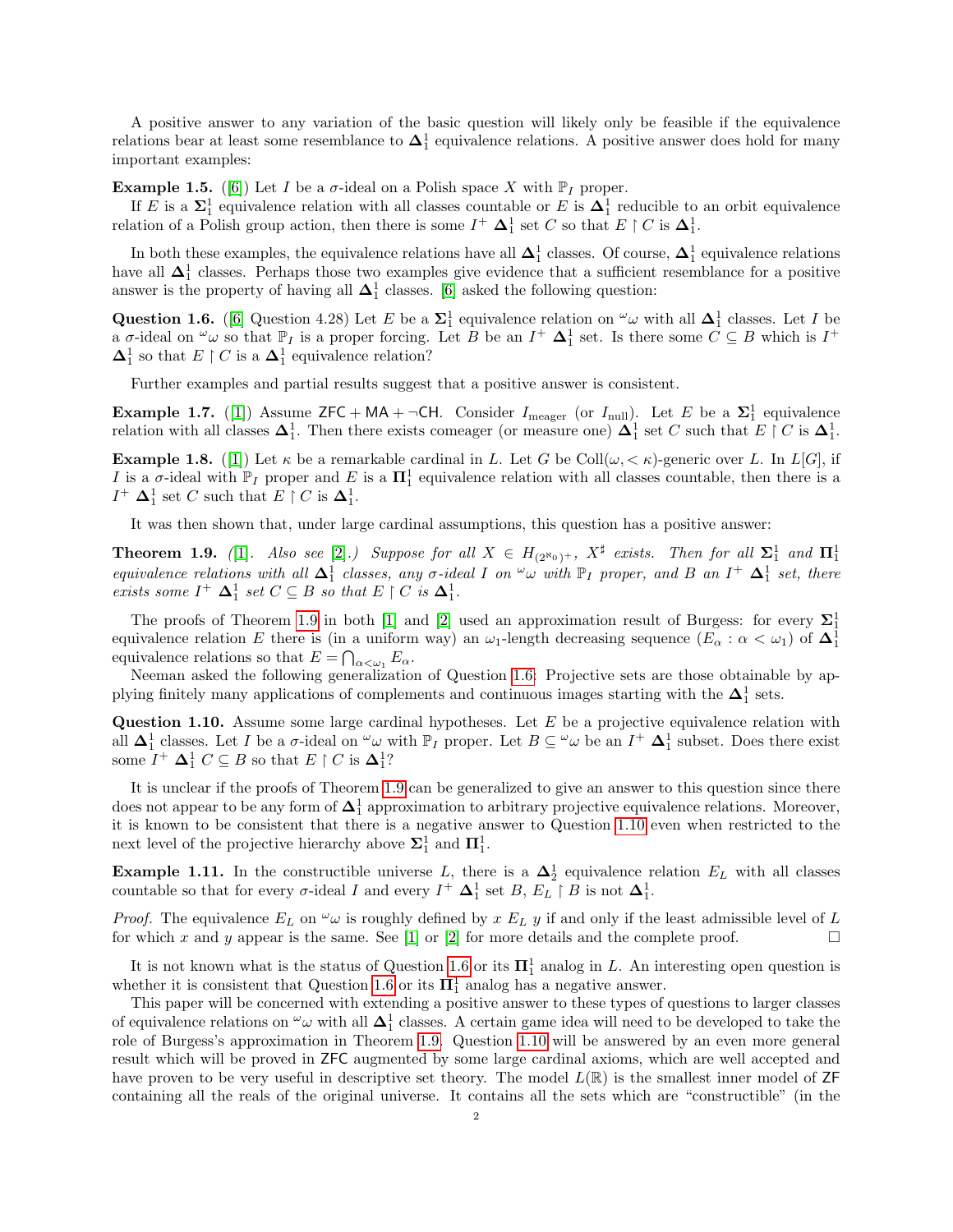sense of Gödel) from the reals of the original universe. All projective subsets of  $\omega_{\omega}$  belong to  $L(\mathbb{R})$ . The following is a main result of the paper answering Question [1.10.](#page-1-2)

Theorem [4.3.](#page-7-0) Suppose there is a measurable cardinal with infinitely many Woodin cardinals below it. Let I be a  $\sigma$ -ideal on  $\omega$  so that  $\mathbb{P}_I$  is proper. Let  $R \in L(\mathbb{R})$  be a binary relation on  $\omega$ . If R has all  $\Sigma_1^1$  ( $\Pi_1^1$ ,  $\Delta_1^1$ ) sections, then for every  $I^+ \Delta_1^1$  set B, there is an  $I^+ \Delta_1^1 C \subseteq B$  so that  $R \cap (C \times \omega)$  is  $\Sigma_1^1 (\Pi_1^1, \Delta_1^1, \Delta_1^1)$ respectively).

Example 1.12. The following is an application: Assume there is a measurable cardinal with infinitely many Woodin cardinals below it. Let I be a  $\sigma$ -ideal on  $\omega_{\omega}$  with  $\mathbb{P}_I$  proper. Define an equivalence relation E on  $\omega \omega$  by x E y if and only if  $L(\mathbb{R})^V \models x \in \text{OD}_y \land y \in \text{OD}_x$ . Note that  $E \in L(\mathbb{R})$  and, in fact, is  $(\Sigma_1^2)^{L(\mathbb{R})}$ . E has all classes countable (and hence  $\Delta_1^1$ ). Theorem [4.3](#page-7-0) implies that there is an  $I^+$   $\Delta_1^1$  set C so that  $E \upharpoonright C$ is a  $\Delta_1^1$  equivalence relation.

Having answered Question [1.10](#page-1-2) positively and even given a positive answer for the larger class of  $L(\mathbb{R})$ equivalence relation with all  $\Delta_1^1$  classes, the ultimate natural question is the following:

Question 1.13. Is it consistent relative to some large cardinals, that (the axiom of choice fails and) for every equivalence relation E with all  $\Delta_1^1$  classes and every  $\sigma$ -ideal I on  $\omega$  such that  $\mathbb{P}_I$  is a proper forcing, there is an  $I^+$   $\Delta_1^1$  set C so that  $E \upharpoonright C$  is a  $\Delta_1^1$  equivalence relation?

The notion of an absolutely proper forcing is defined in [\[10\]](#page-10-3). [\[10\]](#page-10-3) established an absoluteness result given by an embedding theorem for absolutely proper forcing under determinacy assumptions which is analogous to the proper forcing embedding theorem shown in [\[11\]](#page-10-4) which holds under AC with large cardinals. [\[10\]](#page-10-3) used this embedding theorem for absolutely proper forcings to establish a positive answer under  $AD<sup>+</sup>$  to a more general form of Question [1.10](#page-1-2) for  $\sigma$ -ideals with associated forcing absolutely proper.

The authors would like to thank Alexander Kechris, Itay Neeman, and Zach Norwood for many useful discussions about the contents of this paper.

## 2. Basics

<span id="page-2-0"></span>**Definition 2.1.** Let I be a  $\sigma$ -ideal on  ${}^{\omega}\omega$ . Let  $\mathbb{P}_I = (\Delta_1^1 \setminus I, \subseteq, {}^{\omega}\omega)$  be the forcing of  $I^+$   $\Delta_1^1$  subsets of  ${}^{\omega}\omega$ ordered by  $\leq_{\mathbb{P}_I}=\subseteq$  and has largest element  $1_{\mathbb{P}_I}=\omega_{\omega}$ . Often  $\mathbb{P}_I$  is identified with  $\Delta_1^1 \setminus I$ .

<span id="page-2-1"></span>**Fact 2.2.** ([\[14\]](#page-10-5), Proposition 2.1.2) Let I be a  $\sigma$ -ideal on  $\omega$ . There is a name  $\dot{x}_{gen} \in V^{\mathbb{P}_{I}}$  so that for all  $\mathbb{P}_I$ -generic filters G over V and all  $\Delta_1^1$  sets B coded in V,  $V[G] \models B \in G \Leftrightarrow \dot{x}_{\text{gen}}[\check{G}] \in B$ .

**Definition 2.3.** Let I be a  $\sigma$ -ideal on  $\omega$ . Let  $M \prec H_{\Xi}$  be a countable elementary substructure for some sufficiently large cardinal Ξ.  $x \in \omega$  is  $\mathbb{P}_I$ -generic over M if and only if the collection  $\{B \in \mathbb{P}_I \cap M : x \in B\}$ is a  $\mathbb{P}_I$ -generic filter over M.

<span id="page-2-2"></span>**Proposition 2.4.** ([\[14\]](#page-10-5), Proposition 2.2.2) Let I be a  $\sigma$ -ideal on  $\omega$ . The following are equivalent:

 $(i)$   $\mathbb{P}_I$  is a proper forcing.

(ii) For any sufficiently large cardinal  $\Xi$ , every  $B \in \mathbb{P}_I$ , and every countable  $M \prec H_{\Xi}$  with  $\mathbb{P}_I \in M$  and  $B \in M$ , the set  $C = \{x \in B : x \text{ is } \mathbb{P}_I\text{-generic over } M\}$  is an  $I^+ \Delta_1^1$  set.

This proposition shows that  $\sigma$ -ideals whose associated forcings are proper may be useful for answering Question [1.6](#page-1-1) since it indicates how to produce  $I^+ \Delta_1^1$  sets. The following example shows that some restrictions on the type of  $\sigma$ -ideals considered in Question [1.6](#page-1-1) are necessary:

Let  $F_{\omega_1}$  denote the countable admissible ordinal equivalence relation defined by x  $F_{\omega_1}$  y if and only if  $\omega_1^x = \omega_1^y$ .  $F_{\omega_1}$  is a thin  $\Sigma_1^1$  equivalence relation with all  $\Delta_1^1$  classes. Thin means that  $F_{\omega_1}$  does not have a perfect set of pairwise  $F_{\omega_1}$ -inequivalent elements. Let I be the  $\sigma$ -ideal which is  $\sigma$ -generated by the  $F_{\omega_1}$ classes. Suppose there is an  $I^+$   $\Delta_1^1$  set C so that  $F_{\omega_1} \restriction C$  is  $\Delta_1^1$ . By definition of I, each  $F_{\omega_1}$ -class is in I. So since C is  $I^+$ , C must intersect nontrivially uncountably many classes of  $F_{\omega_1}$ . So  $F_{\omega_1} \restriction C$  has uncountable many classes. Since  $F_{\omega_1}$  is thin, there is also no perfect set of  $F_{\omega_1} \restriction C$  inequivalent elements. This contradicts Silver's dichotomy [\[12\]](#page-10-6) which states that every  $\Delta_1^1$  (even  $\Pi_1^1$ ) equivalence relation E on  $\omega$  has countably many classes or there exists a perfect set of pairwise E-inequivalent elements.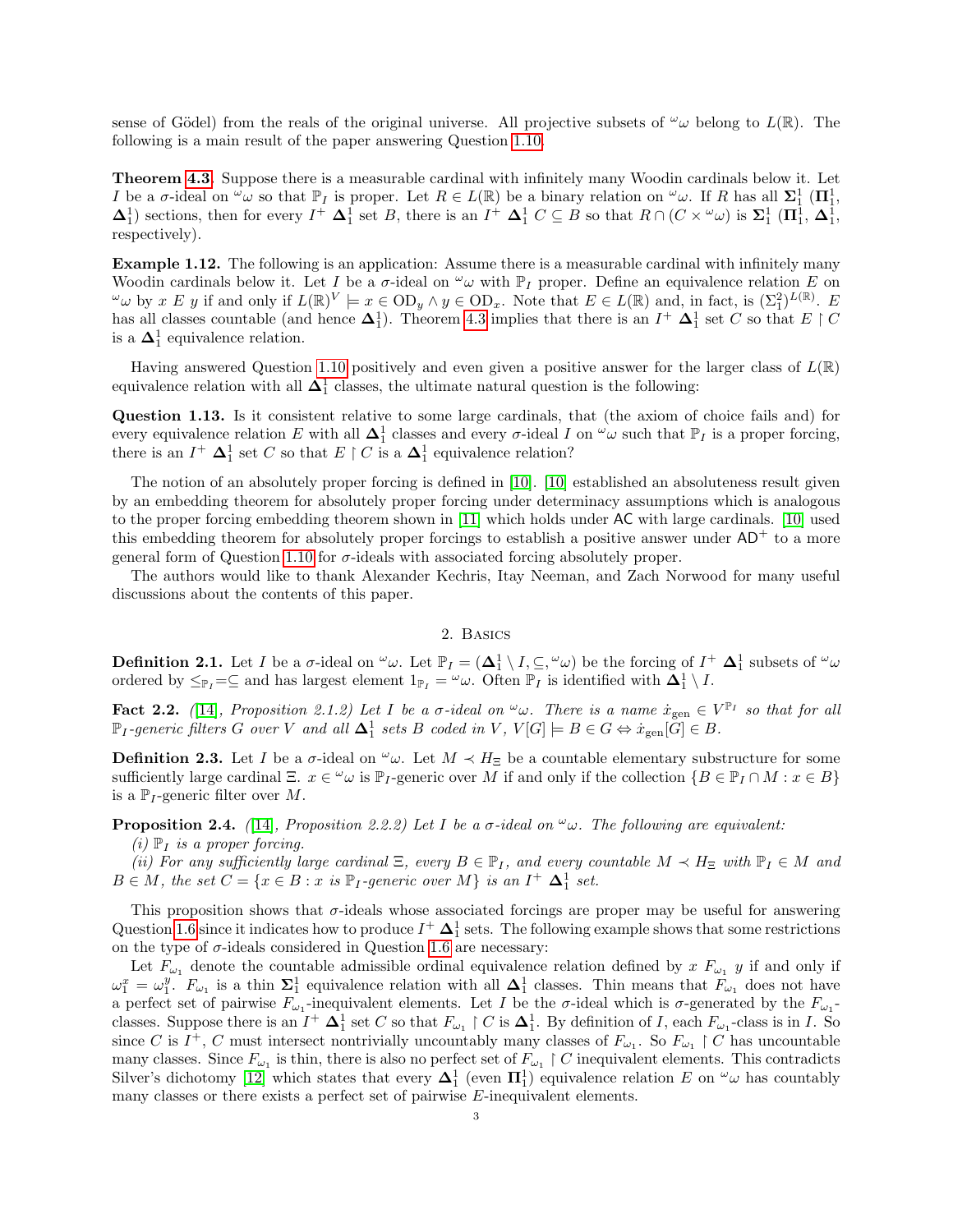In this example, I is not proper or even  $\omega_1$ -preserving: Let  $G \subseteq \mathbb{P}_I$  be a  $\mathbb{P}_I$ -generic filter over V. Fact [2.2](#page-2-1) implies that  $\dot{x}_{gen}[G]$  is not in any ground model coded  $\Delta_1^1$  set in I.  $\omega_1^{\dot{x}_{gen}[G]}$  can not be a countable admissible ordinal of V since if it was countable then a theorem of Sacks shows that there is a  $z \in {(\omega \omega)}^V$ so that  $\omega_1^z = \omega_1^{x_{\text{gen}}[G]}$ . Then  $x \in [z]_{F_{\omega_1}}$ . By definition of I,  $[z]_{F_{\omega_1}}$  is a  $\Delta_1^1$  set coded in V that belongs to I. Hence  $\omega_1^{x_{\text{gen}}[G]}$  must be an uncountable admissible ordinal of V, but in  $V[G], \omega_1^{x_{\text{gen}}[G]}$  is a countable admissible ordinal. Hence  $\mathbb{P}_I$  collapses  $\omega_1$ .

**Definition 2.5.** A measure  $\mu$  on a set X is a nonprincipal ultrafilter on X. If  $\kappa$  is a cardinal, then  $\mu$  is κ-complete if and only if for all  $\beta < \kappa$  and sequences  $(A_{\alpha}: \alpha < \beta)$  with each  $A_{\alpha} \in \mu$ ,  $\bigcap_{\alpha < \beta} A_{\alpha} \in \mu$ .  $\aleph_1$ completeness is often called countable completeness. Let  $meas_{\kappa}(X)$  be the set of all  $\kappa$ -complete ultrafilters on X.

Suppose  $\mu \in \text{meas}_{N_1}(\leq \nu X)$ . By countable completeness, there is a unique m so that  ${}^m X \in \mu$ . In this case, m is called the dimension of  $\mu$  and this is denoted by dim $(\mu) = m$ .

**Definition 2.6.** Let X be a set and  $m \leq n < \omega$ . Let  $\pi_{n,m}: {}^n X \to {}^m X$  be defined by  $\pi_{n,m}(f) = f \upharpoonright m$ . Let  $\nu$  be a measure of dimension m and  $\mu$  be a measure of dimension n.  $\mu$  is an extension of  $\nu$  (or  $\nu$  is a projection of  $\mu$ ) if and only if for all  $A \in \nu$  with  $A \subseteq {}^{m}X$ ,  $\pi_{n,m}^{-1}[A] \in \mu$ .

A tower of measures over X is a sequence  $(\mu_n : n \in \omega)$  so that

(i) For all  $n, \mu_n \in \text{meas}_{\aleph_1}({}^{<\omega}X)$  and  $\dim(\mu_n) = n$ .

(ii) For all  $m \leq n < \omega$ ,  $\mu_n$  is an extension of  $\mu_m$ .

A tower of measures over  $X, (\mu_n : n \in \omega)$ , is countably complete if and only if for all sequence  $(A_n : n \in \omega)$ with the property that for all  $n \in \omega$ ,  $A_n \in \mu_n$ , there exists a  $f : \omega \to X$  so that for all  $n \in \omega$ ,  $f \upharpoonright n \in A_n$ .

**Definition 2.7.** A tree T on X is a subset of  $\leq^{\omega} X$  so that if  $s \subseteq t$  and  $t \in T$ , then  $s \in T$ . If T is a tree on X, the body of T, denoted [T], is the set of infinite paths through T, that is  $|T| = \{f \in {}^{\omega}X : (\forall n \in \omega)(f) \}$  $n \in T$ }.

If  $s \in {}^{n}(X \times Y)$  where  $n \in \omega$ , then in a natural way, s be may be considered as a pair  $(s_0, s_1)$  with  $s_0 \in {}^n X$  and  $s_1 \in {}^n Y$ . Suppose T is a tree on  $X \times Y$ . For each  $s \in {}^{<\omega} X$ , define  $T^s = \{t \in {}^{|s|} Y : (s, t) \in T\}$ . If  $f \in {}^{\omega}X$ , then define  $T^f = \bigcup_{n \in \omega} T^{f \restriction n}$ . Define  $p[T] = \{ f \in {}^{\omega}X : T^f \text{ is ill-founded} \} = \{ f \in {}^{\omega}X : [T^f] \neq \emptyset \}.$ 

**Definition 2.8.** For any  $k \in \omega$ ,  $A \subseteq {}^{k}({}^{\omega}\omega)$  is  $\Sigma_1^1$  if and only if there exists a tree on  ${}^{k} \omega \times \omega$  so that  $A = p[T]$ .  $A \subseteq {}^{k}({}^{\omega}\omega)$  is  $\mathbf{\Pi}_{1}^{1}$  if and only if  $A = {}^{k}({}^{\omega}\omega) \setminus B$  for some  $\mathbf{\Sigma}_{1}^{1}$  set  $B \subseteq {}^{k}({}^{\omega}\omega)$ .  $A \subseteq {}^{k}({}^{\omega}\omega)$  is  $\mathbf{\Delta}_{1}^{1}$  if and only if  $A$ is both  $\Sigma_1^1$  and  $\Pi_1^1$ .

**Definition 2.9.** Let  $\gamma$  be an ordinal and  $k \in \omega$ . A tree T on  $^k \omega \times \gamma$  is homogeneous if and only if there is a collection  $(\mu_s : s \in \langle \omega(k_\omega) \rangle)$  so that

(i) For each  $s \in \langle \omega(k\omega), \mu_s \in \text{meas}_{N_1}(\langle \omega_\gamma \rangle)$  and concentrates on  $T^s$  (that is,  $T^s \in \mu_s$ ).

(ii) For all  $s, t \in \langle \omega(k\omega), \text{ if } s \subseteq t, \text{ then } \mu_t \text{ is an extension of } \mu_s.$ 

(iii) For all  $f \in p[T]$ ,  $(u_{f[n]} : n \in \omega)$  is a countably complete tower of measures on  $\gamma$ .

A collection  $(u_s : s \in \langle \omega(k\omega) \rangle$  which witnesses the homogeneity of T is called a homogeneity system for T. Let  $\kappa$  be a cardinal. The homogeneous tree T is  $\kappa$ -homogeneous if and only if each  $\mu_s$  is  $\kappa$ -complete.

**Definition 2.10.** For any  $k \in \omega$ ,  $A \subseteq {}^{k}({}^{\omega}\omega)$  is homogeneously Suslin if and only if there exists an ordinal γ and a homogeneous tree on  $kω \times γ$  so that  $A = p[T]$ . If the tree T is κ-homogeneous, then A is said to be  $\kappa$ -homogeneously Suslin.

Later, homogeneity systems will be used to show a certain player has a winning strategy in a particular game using techniques that are very similar to Martin's proof of  $\Sigma_1^1$  determinacy from a measurable cardinal.

**Definition 2.11.** Let X be some set. Let  $A \subseteq \mathcal{X}$ . The game associated to A, denoted  $G_A$ , is the following: The game has two players, Player 1 and Player 2, who alternatingly take turns playing elements of X with Player 1 playing first. The picture below denotes a partial play where Player 1 plays the sequence  $(a_i : i \in \omega)$ and Player 2 plays the sequence  $(b_i : i \in \omega)$ .

$$
\begin{array}{c|cccc}\na_0 & a_1 & \dots & a_{k-1} \\
\hline\n& b_0 & b_1 & \dots & b_{k-1} \\
& & 4\n\end{array}
$$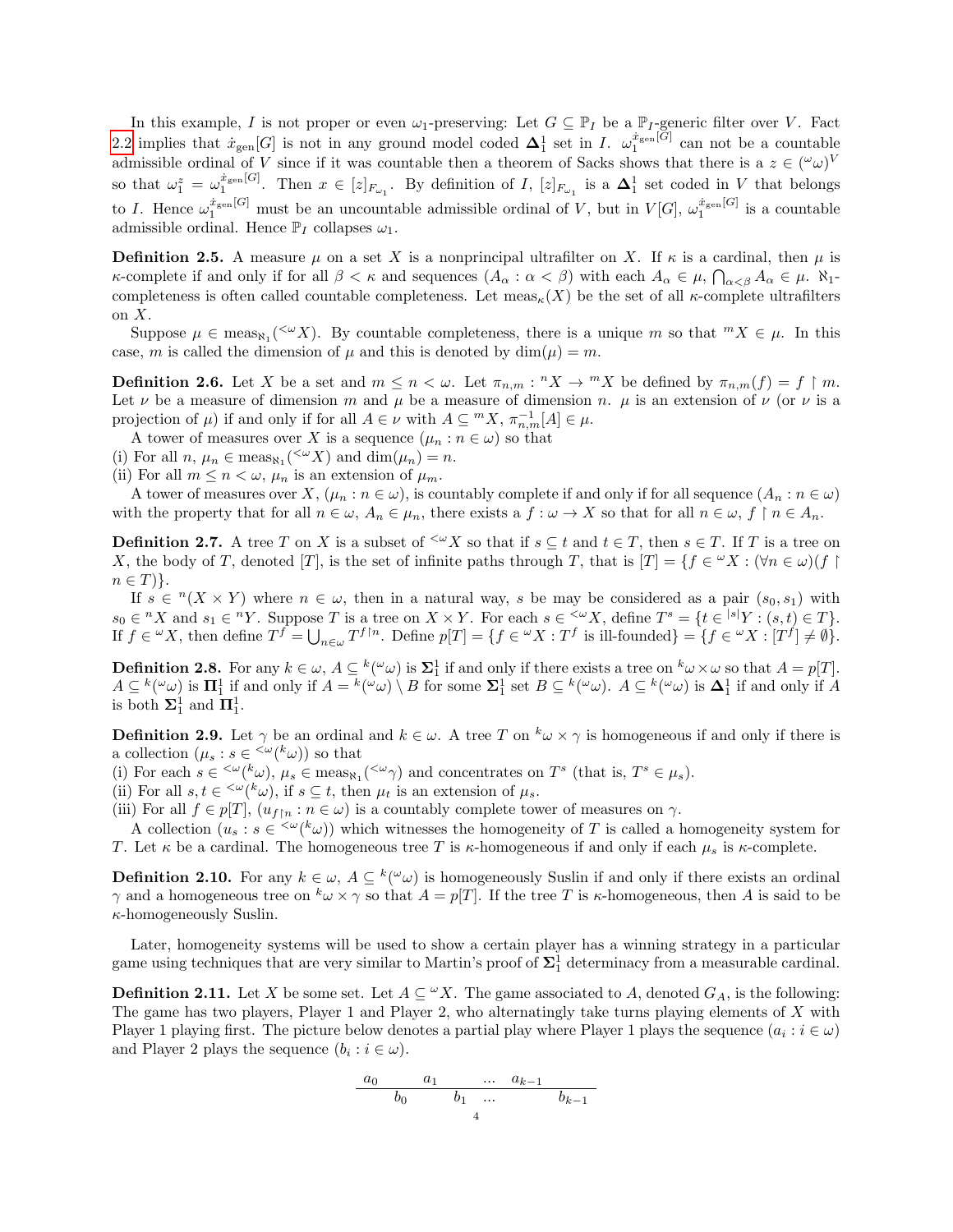Player 2 is said to win this play of  $G_A$  if and only if the infinite sequence  $(a_0b_0a_1b_1...) \in A$ . Otherwise Player 1 wins.

A function  $\tau$ :  $\leq \omega} X \to X$  is a winning strategy for Player 1 if and only if for all sequence  $(b_i : i \in \omega)$  played by Player 2, Player 1 wins by playing  $(a_i : i \in \omega)$  where this sequence is defined recursively by  $a_0 = \tau(\emptyset)$ and  $a_{k+1} = \tau(a_0b_0...a_kb_k)$ . A winning stategy  $\tau : \langle X \rangle \to X$  for Player 2 is defined similarly. The game  $G_A$ is determined if Player 1 or Player 2 has a winning strategy.

Let X be a set.  $\omega X$  is given the topology with basis  $\{U_s : s \in \langle \omega X \}$ , where  $U_s = \{f \in \omega X : s \subseteq f\}$ .

<span id="page-4-0"></span>Fact 2.12. ([\[4\]](#page-10-7), Gale-Stewart) If X is wellorderable and  $A \subseteq "X$  is open, then  $G_A$  is determined. Hence if A is closed, then  $G_A$  is also determined.

### 3. The Game

Assume ZFC which includes the axiom of choice.

<span id="page-4-1"></span>**Definition 3.1.** If R is a relation on  $({}^{\omega}\omega)^2$ , then let  $R_x = \{y : (x, y) \in R\}.$ 

Let S be a homogeneous tree on  $\omega \times \omega \times \gamma$ , where  $\gamma$  is some ordinal. Let  $R_S$  denote p[S]. Let  $R^S$  denote  $({}^{\omega}\omega \times {}^{\omega}\omega) \setminus p[S].$ 

**Definition 3.2.** Let S be a homogeneous tree on  $\omega \times \omega \times \gamma$  for some ordinal  $\gamma$ . Let I be a  $\sigma$ -ideal on  $\omega$ so that  $\mathbb{P}_I$  is proper.

Let A assert that  $1_{\mathbb{P}_I} \Vdash_{\mathbb{P}_I} \check{S}$  is a homogeneous tree.

Statement A just asserts that the tree S remains homogeneous in  $\mathbb{P}_I$ -generic extensions. Note that A is true since the completeness of countably complete measures is a measurable cardinal and  $|\mathbb{P}_I|$  is always less than a measurable cardinal under AC.

**Definition 3.3.** Let S be a homogeneous tree on  $\omega \times \omega \times \gamma$  for some ordinal  $\gamma$ . Let I be a  $\sigma$ -ideal on  $\omega$ such that  $\mathbb{P}_I$  is a proper forcing.

Let  $D_{\Sigma}$  be the formula on  $^{\omega}\omega \times ^{\omega}\omega$  asserting:

 $D_{\Sigma}(x,T) \Leftrightarrow (T \text{ is tree on } \omega \times \omega) \wedge (\forall y)(R_{S}(x,y) \Leftrightarrow T^{y} \text{ is ill-founded})$ 

Let  $D_{\Pi}$  be the formula on  $^{\omega}\omega \times ^{\omega}\omega$  asserting:

 $D_{\Pi}(x,T) \Leftrightarrow (T \text{ is a tree on } \omega \times \omega) \wedge (\forall y)(\neg(R^{S}(x,y)) \Leftrightarrow T^{y} \text{ is ill-founded})$ 

If  $D_{\Sigma}(x,T)$  holds, then T is a tree which witnesses  $(R_S)_x$  is  $\Sigma_1^1$ . Similarly, if  $D_{\Pi}(x,T)$  holds, then T is a tree which witnesses  $\omega_{\omega} \setminus (R^S)_x$  is  $\Sigma_1^1$ , i.e.  $(R^S)_x$  is  $\Pi_1^1$ .

**Definition 3.4.** Let S be a homogeneous tree on  $\omega \times \omega \times \gamma$  for some ordinal  $\gamma$ . Let I be a  $\sigma$ -ideal on  $\omega$ such that  $\mathbb{P}_I$  is a proper forcing.

Let  $B_{\Sigma}$  say:  $(\forall x)(\exists T)D_{\Sigma}(x,T)$  and  $1_{\mathbb{P}_I} \Vdash_{\mathbb{P}_I} (\forall x)(\exists T)D_{\Sigma}(x,T)$ . Let  $B_{\Pi}$  say:  $(\forall x)(\exists T)D_{\Pi}(x,T)$  and  $1_{\mathbb{P}_I} \Vdash_{\mathbb{P}_I} (\forall x)(\exists T)D_{\Pi}(x,T)$ .

 $B_{\Sigma}$  states that all  $R_S$  sections are  $\Sigma_1^1$  and all  $R_S$  sections remain  $\Sigma_1^1$  in  $\mathbb{P}_I$ -generic extensions. Similarly,  $B_{\Pi}$  states that all  $R^S$  sections are  $\Pi_1^1$  and all  $R^S$  sections remain  $\Pi_1^1$  in  $\mathbb{P}_I$ -generic extensions.

**Definition 3.5.** Let S be a homogeneously tree on  $\omega \times \omega \times \gamma$  for some ordinal  $\gamma$ . Let I be a  $\sigma$ -ideal on  $\omega$ such that  $\mathbb{P}_I$  is a proper forcing.

Let  $C_{\Sigma}$  state: There is an ordinal  $\epsilon$  and a tree U on  $\omega \times \omega \times \epsilon$  so that  $p[U] = \{(x,T) : D_{\Sigma}(x,T)\}\$ and  $1_{\mathbb{P}_I} \Vdash_{\mathbb{P}_I} p[\check{U}] = \{(x,T) : D_{\Sigma}(x,T)\}.$ 

Let  $C_{\Pi}$  state: There is an ordinal  $\epsilon$  and a tree U on  $\omega \times \omega \times \epsilon$  so that  $p[U] = \{(x,T) : D_{\Pi}(x,T)\}\$ and  $1_{\mathbb{P}_I} \Vdash_{\mathbb{P}_I} p[U] = \{(x,T) : D_{\Pi}(x,T)\}.$ 

 $C_{\Sigma}$  states that the set defined by  $D_{\Sigma}$  has a tree representation that continues to represent the formula  $D_{\Sigma}$  in  $\mathbb{P}_I$ -generic extensions.  $C_{\Pi}$  is similar. The following game plays an important role the next theorem.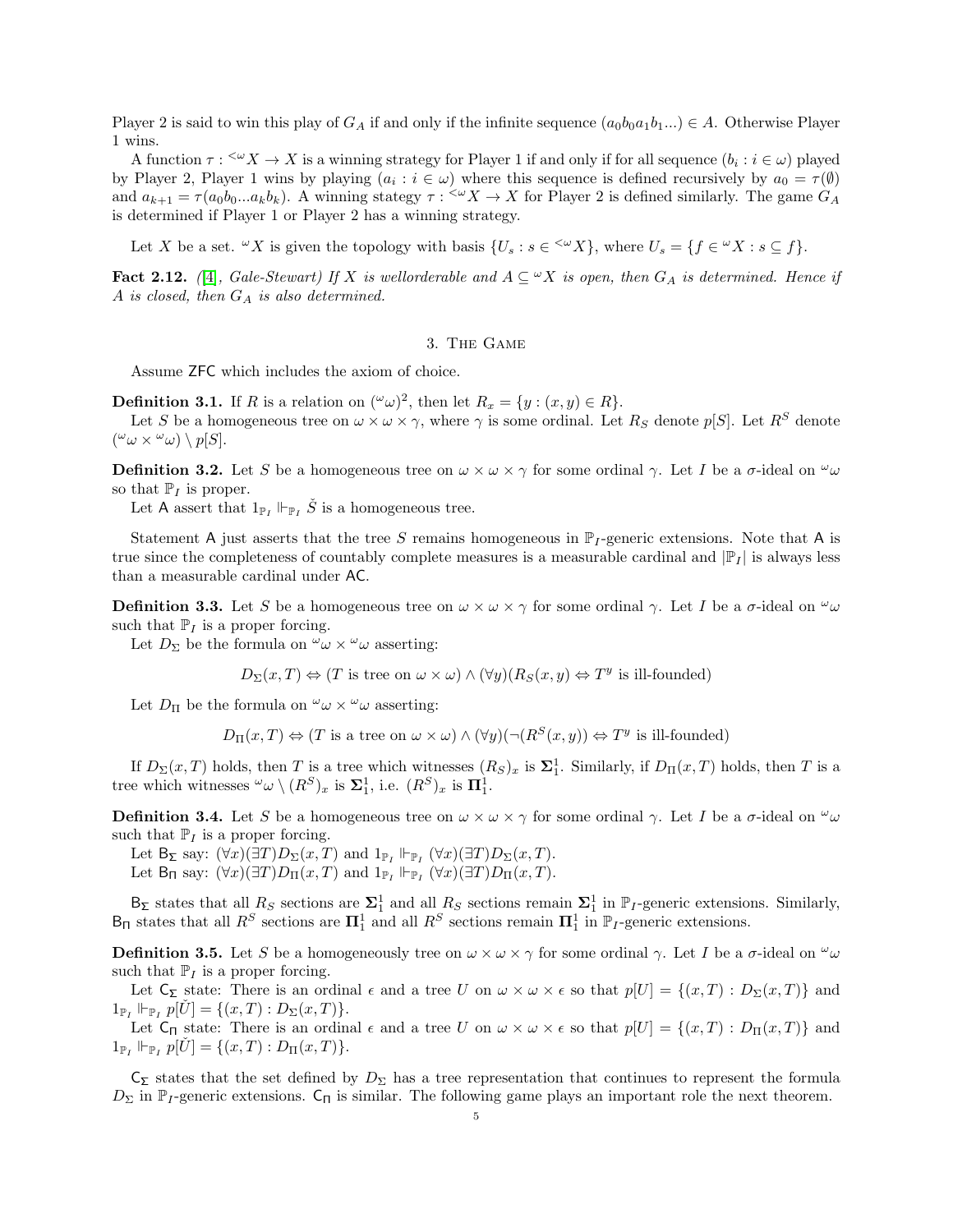**Definition 3.6.** Let S be a tree on  $\omega \times \omega \times \gamma$ . Let T be a tree on  $\omega \times \omega$ . Let  $g \in \omega$ . Consider the following game  $G^{g,T}$ :

$$
\frac{m_0,n_0}{\alpha_0} \quad \frac{m_1,n_1}{\alpha_1} \quad \ldots \quad \frac{m_{k-1},n_{k-1}}{\alpha_{k-1}}
$$

The rules are:

(1) Player 1 plays  $m_i, n_i \in \omega$ . Player 2 plays  $\alpha_i < \gamma$ .

 $(2)$   $(m_0...m_{k-1}, n_0...n_{k-1}) \in T$ 

(3)  $(g \restriction k, m_0...m_{k-1}, \alpha_0...\alpha_{k-1}) \in S$ .

The first player to violate these rules loses. If the game continues forever, then Player 2 wins.

This game is open for Player 1 and hence closed for Player 2.

The following shows under certain assumptions a more general canonicalization property holds for relations. [\[2\]](#page-10-2) defines this phenomenon as the rectangular canonization property.

<span id="page-5-0"></span>**Theorem 3.7.** Let  $\gamma$  be an ordinal. Let S be a homogeneous tree on  $\omega \times \omega \times \gamma$ . Let I be a  $\sigma$ -ideal on  $\omega$  so that  $\mathbb{P}_I$  is proper. Assume  $\mathsf{A}, \mathsf{B}_{\Sigma}$ , and  $\mathsf{C}_{\Sigma}$  hold for S and I. Then for any  $I^+ \Delta_1^1$  set  $B \subseteq \omega_{\omega}$ , there exists an  $I^+$   $\Delta_1^1$  set  $C \subseteq B$  so that  $R_S \cap (C \times \omega)$  is a  $\Sigma_1^1$  relation.

*Proof.* Let U be the tree on  $\omega \times \omega \times \epsilon$  witnessing  $C_{\Sigma}$  for S and I. Let  $M \prec H_{\Xi}$  be a countable elementary substructure with  $\Xi$  sufficiently large and  $B, I, \mathbb{P}_I, S, U \in M$ .

Claim 1 : Let g be  $\mathbb{P}_I$ -generic over M. If  $x, T \in M[g]$  and  $M[g] \models D_{\Sigma}(x,T)$ , then  $V \models D_{\Sigma}(x,T)$ .

Proof of Claim 1: By  $C_{\Sigma}$  for S and I and the fact that  $M \prec H_{\Xi}$ ,  $M[g] \models D_{\Sigma}(x,T)$  implies  $M[g] \models$  $(x, T) \in p[U]$ . There exists some  $f \in M[g]$  with  $f: \omega \to \epsilon$  so that  $M[g] \models (x, T, f) \in [U]$ . Hence for each  $n \in \omega, M[g] \models (x \restriction n, T \restriction n, f \restriction n) \in U$ . For each  $n \in \omega, (x \restriction n, T \restriction n, f \restriction n) \in M$ . So by absoluteness,  $M \models (x \restriction n, T \restriction n, f \restriction n) \in U$ . For all  $n \in \omega$ ,  $V \models (x \restriction n, T \restriction n, f \restriction n) \in U$ .  $V \models (x, T) \in p[U]$ .  $V \models D_{\Sigma}(x,T).$ 

Now fix a  $g \in \omega$  so that g is P<sub>I</sub>-generic over M. As  $M \prec H_{\Xi}$ ,  $M \models (\forall x)(\exists T)D_{\Sigma}(x,T)$ .  $M[g] \models$  $(\forall x)(\exists T)D_{\Sigma}(x,T)$  by  $B_{\Sigma}$  and the fact that  $M \prec H_{\Xi}$ . So fix a tree T on  $\omega \times \omega$  so that  $M[g] \models D_{\Sigma}(g,T)$ .

Claim 2: In  $M[g]$ , Player 2 has a winning strategy in the game  $G^{g,T}$ .

Proof of Claim 2: Work in M[g]: By an appropriate coding,  $G^{g,T}$  is equivalent to a game  $G_A$ , where  $A \subseteq \omega_{\gamma}$  is an open subset. Suppose Player 2 does not have a winning strategy. By Fact [2.12,](#page-4-0) Player 1 must have a winning strategy  $\tau^*$ . By A, S is a homogeneous tree in M[g]. Let  $(\mu_t : t \in \langle \omega \times \omega \rangle)$  be a homogeneity system witnessing the homogeneity of S.

Now two sequences of natural numbers,  $(a_i : i \in \omega)$  and  $(b_i : i \in \omega)$ , and a sequence  $(A_n : n \in \omega)$  so that  $A_n \nsubseteq^n \gamma$  will be constructed (in  $M[g]$ ) by recursion:

Let  $a_0, b_0 \in \omega$  so that  $(a_0, b_0) = \tau^*(\emptyset)$ . Let  $A_0 = \{\emptyset\}.$ 

Suppose  $a_0, ..., a_{k-1}, b_0, ..., b_{k-1}$ , and  $A_0, ..., A_{k-1}$  has been constructed. Let  $h_k : S^{(g \restriction k, a_0, ..., a_{k-1})} \to \omega \times \omega$ be defined by

$$
h_k(\beta_0...\beta_{k-1}) = \tau^*(a_0, b_0, \beta_0, ..., a_{k-1}, b_{k-1}, \beta_{k-1})
$$

 $\mu_{(g \upharpoonright k, a_0...a_{k-1})}$  concentrates on  $S^{(g \upharpoonright k, a_0...a_{k-1})}$  and is countably complete; therefore, there is a unique  $(a_k, b_k)$ so that  $h_k^{-1}[\{(a_k, b_k)\}] \in \mu_{(g \restriction k, a_0 \ldots a_{k-1})}$ . Let  $A_k = h_k^{-1}[\{(a_k, b_k)\}]$ .

This completes the construction of  $(a_i : i \in \omega)$ ,  $(b_i : i \in \omega)$ , and  $(A_i : i \in \omega)$ .

Let  $L \in \omega(\omega \times \omega)$  be such that for all  $i \in \omega$ ,  $L(i) = (a_i, b_i)$ . Note that  $L \in [T]$ . To see this, suppose not. Then there is some least  $k \in \omega$  so that  $L \restriction (k+1) = (a_0...a_k, b_0...b_k) \notin T$ . For  $i \leq k$ , define  $\mu_i = \mu_{g[i,a_0...a_{i-1}}$ . For  $0 \le i \le j \le k$ , let  $\pi_{j,i} : i \gamma \to i \gamma$  be defined by  $\pi_{j,i}(s) = s \restriction i$ . By definition of the homogeneity system for S, for  $0 \leq i \leq j \leq k$ ,  $\mu_j$  is an extension of  $\mu_i$ . Hence for all  $0 \leq i \leq k$ ,  $\pi_{k,i}^{-1}[A_i] \in \mu_k$ . By countable completeness of  $\mu_k$ ,  $\bigcap_{0 \leq i \leq k} \pi_{k,i}^{-1}[A_i] \in \mu_k$ . Let  $(\beta_0...\beta_{k-1}) \in \bigcap_{0 \leq i \leq k} \pi_{k,i}^{-1}[A_i]$ . Consider the following play of  $G^{g,T}$  where player 1 uses the strategy  $\tau^*$  and Player 2 plays  $(\beta_0...\beta_{k-1})$ :

$$
\begin{array}{ccccccccc}\n a_0, b_0 & a_1, b_1 & \dots & a_{k-1}, b_{k-1} & a_k, b_k \\
 & \beta_0 & \beta_1 & \dots & \beta_{k-1} & \\
 & & & 6 & & \n\end{array}
$$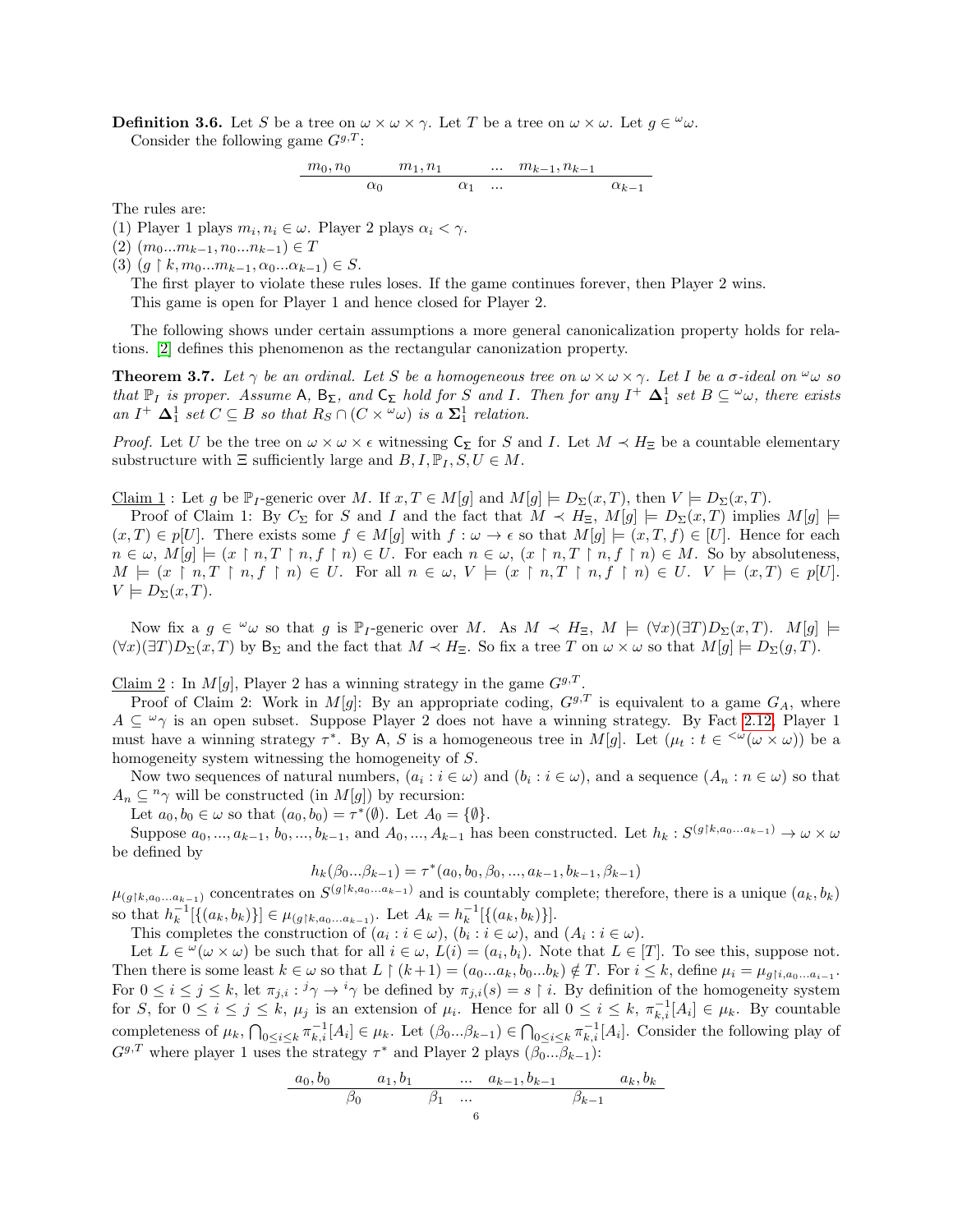Note that for all  $0 \le i \le k$ ,  $(\beta_0...\beta_{i-1}) \in A_i = h_i^{-1}[\{(a_i,b_i)\}] \subseteq S^{(g \dagger i, a_0...a_{i-1})}$ . So rule (3) of the game  $G^{g,T}$ is not violated by Player 2. However,  $(a_0...a_k, b_0...b_k) = L \restriction (k+1) \notin T$ . Player 1 violates rule (2) and is the first player to violate any rules. Player 1 loses this game. This contradicts the assumption that  $\tau^*$  is a winning strategy for Player 1. So this completes the proof that  $L \in [T]$ .

Let  $\mathfrak{a} = (a_i : i \in \omega)$ . Since  $L \in [T]$  and  $D_{\Sigma}(g,T)$ , this implies that  $R_S(g,\mathfrak{a})$ . Now let  $J \in {}^{\omega}(\omega \times \omega)$  be such that for all  $k \in \omega, J \restriction k = (g \restriction k, a_0...a_{k-1})$ . Then by definition of  $S, J \in p[S]$ . Since S is a homogeneous tree via  $(u_t : t \in \langle \omega(\omega \times \omega) \rangle, (\mu_{J|k} : k \in \omega)$  is a countably complete tower of measures.

Each  $A_k \in \mu_{g\upharpoonright k,a_0...a_{k-1}} = \mu_{J\upharpoonright k}$ . So by the countable completeness of the tower, there exists some  $\Phi: \omega \to \gamma$  so that for all  $k \in \omega$ ,  $\Phi \restriction k \in A_k$ . Now consider the play of  $G^{g,T}$  where Player 1 uses its winning strategy  $\tau^*$  and Player 2 plays  $\Phi$ . By construction of the sequences  $(a_i : i \in \omega)$ ,  $(b_i, i \in \omega)$ , and  $(A_i : i \in \omega)$ , a finite partial play of the game looks as follows:

$$
\frac{a_0, b_0 \qquad a_0, b_1 \qquad \dots \quad a_{k-1}, b_{k-1}}{\Phi(0) \qquad \Phi(1) \quad \dots \qquad \Phi(k-1)}
$$

Neither player violates any rules in this play. Hence the game continues forever, and so Player 2 wins this play of  $G^{g,T}$ . This contradicts the fact that  $\tau^*$  was a winning strategy for Player 1.

So Player 1 could not have had a winning strategy. Player 2 must have a winning strategy in  $G^{g,T}$ . This completes the proof of Claim 2.

By Claim 2, fix a Player 2 winning strategy  $\tau \in M[g]$ .

Claim  $3 : \tau$  is a winning strategy for  $G^{g,T}$  in V.

Proof of Claim 3: Suppose the following is a play of  $G^{g,T}$  (in V) in which Player 2 uses  $\tau$  and loses

$$
\frac{m_0,n_0}{\alpha_0} \quad \frac{m_1,n_1}{\alpha_1} \quad \ldots \quad \frac{m_{k-1},n_{k-1}}{\alpha_{k-1}} \quad \frac{}{\alpha_{k-1}}.
$$

Since  $\tau \in M[g]$  and  $\leq \omega \subseteq M[g]$ , this entire finite play belongs to  $M[g]$ . So, Player 2 loses this game in  $M[g]$ , as well. This contradicts  $\tau$  being a winning strategy in  $M[g]$ . This completes the proof of Claim 3.

Claim 4: For all  $y \in \omega$ ,  $R_S(g, y)$  if and only if  $(S \cap M)^{(g, y)}$  is ill-founded.

Proof of Claim 4: By Claim 1,  $M[g] \models D_{\Sigma}(g,T)$  implies  $V \models D_{\Sigma}(g,T)$ . Hence in V, T gives the  $\Sigma_1^1$ definition of  $(R_S)_g$ .

Suppose  $R_S(g, y)$ . Then  $T^y$  is ill-founded. Let  $f \in [T^y]$ . Consider the following play of the game  $G^{g,T}$ where Player 1 plays y and f, and Player 2 responds using its winning strategy  $\tau$ .

$$
\frac{y(0), f(0)}{\alpha_0} = \frac{y(1), f(1)}{\alpha_1} \dots \dots \frac{y(k-1), f(k-1)}{\alpha_{k-1}}
$$

Since  $f \in [T^y]$ , Player 1 can not lose. Since  $\tau$  is a winning strategy for Player 2, Player 2 also does not lose at a finite stage. Hence Player 2 wins by having the game continue forever. Let  $\Phi : \omega \to \gamma$  be the sequence coming from Player 2's response, i.e. for all k,  $\Phi(k) = \alpha_k$ .

Since  $\tau \in M[g]$  and  $\leq \omega \subseteq M[g]$ , each finite partial play of  $G^{g,T}$  above belongs to  $M[g]$ . Hence  $\Phi \restriction k \in$  $M[g]$  for all  $k \in \omega$ . As  $\text{On}^M = \text{On}^{M[g]}$ ,  $(g \restriction k, y \restriction k, \Phi \restriction k) \in (S \cap M)$  for all  $k \in \omega$ .

It has been shown that  $R_S(g, y)$  implies  $(S \cap M)^{(g,y)}$  is ill-founded. Of course, if  $(S \cap M)^{(g,y)}$  is ill-founded, then  $S^{(g,y)}$  is ill-founded. By definition,  $R_S(g, y)$ . This completes the proof of Claim 4.

Let  $b: \omega \to \mathrm{On}^M$  be a bijection. Define a new tree S' on  $\omega \times \omega \times \omega$  by  $(s_1, s_2, s_3) \in S' \Leftrightarrow (s_1, s_2, b \circ s_3) \in S$ . By Fact [2.4,](#page-2-2) let  $C \subseteq B$  be the  $I^+ \Delta_1^1$  set of  $\mathbb{P}_I$ -generic reals over M inside B. If  $g \in C$ , then by Claim 4, for all  $y \in \omega$ ,  $R_S(g, y) \Leftrightarrow (S')^{(g, y)}$  is ill-founded.  $R_S \cap (C \times \omega)$  is  $\Sigma_1^1$ . The proof of the theorem is  $\Box$ complete.  $\Box$ 

<span id="page-6-0"></span>**Theorem 3.8.** Let  $\gamma$  be an ordinal. Let S be a homogeneous tree on  $\omega \times \omega \times \gamma$ . Let I be a  $\sigma$ -ideal on  $\omega$  so that  $\mathbb{P}_I$  is proper. Assume A,  $B_{\Pi}$ , and  $C_{\Pi}$  hold for S and I. Then for any  $I^+$   $\Delta_1^1$  set  $B \subseteq \omega_{\omega}$ , there exists an  $I^+$   $\Delta_1^1$  set  $C \subseteq B$  so that  $R^S \cap (C \times \omega)$  is a  $\Pi_1^1$  relation.

*Proof.* The proof of this is very similar to the proof of Theorem [3.7.](#page-5-0)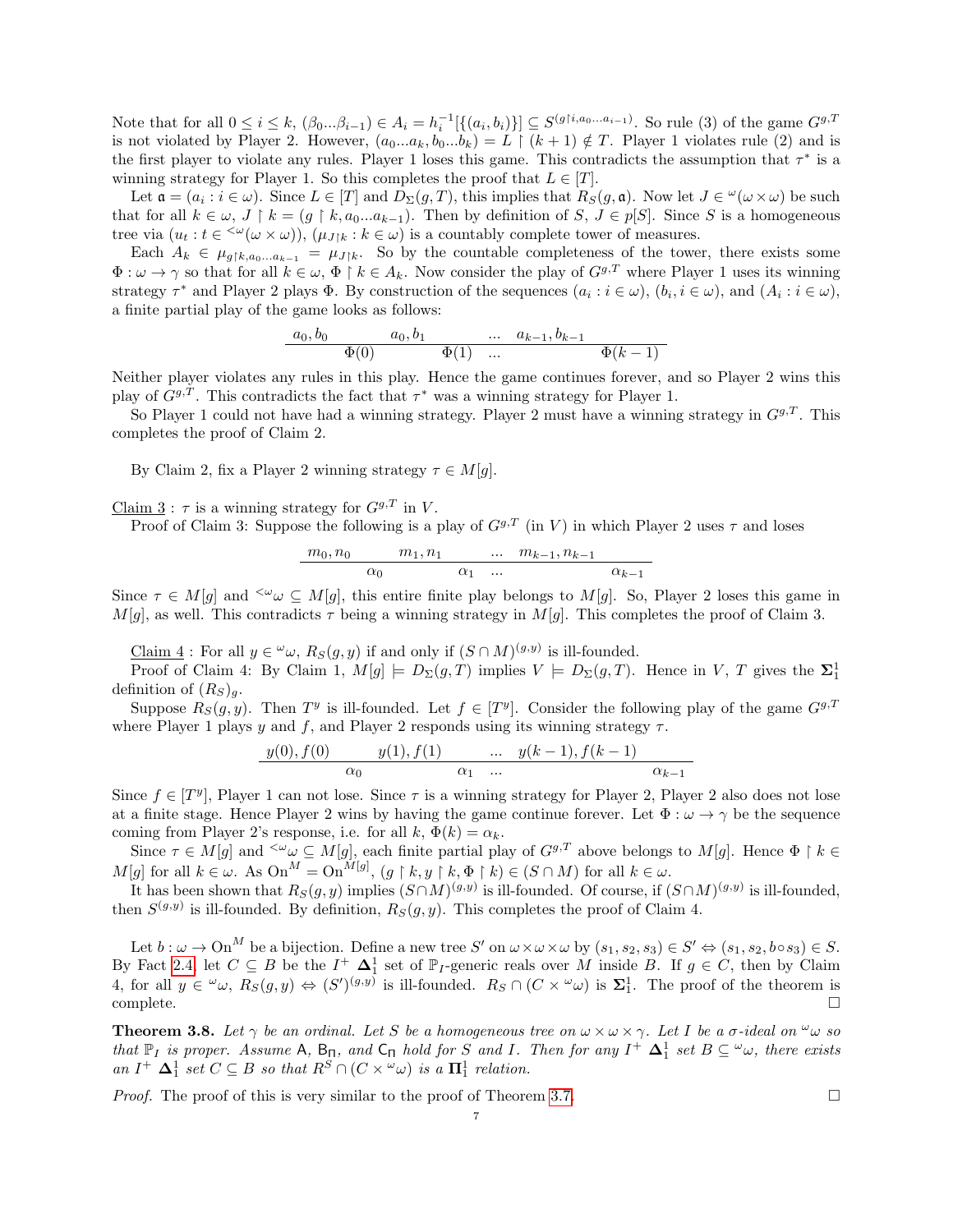**Theorem 3.9.** Let  $\gamma$  and  $\nu$  be ordinals. Let S be a homogeneous tree on  $\omega \times \omega \times \gamma$ . Let U be a homogeneous tree on  $\omega \times \omega \times \nu$ . Suppose  $p[S] = (\omega \omega \times \omega) \setminus p[U]$ . Let  $R = R_S = R^U$ . Let I be a  $\sigma$ -ideal on  $\omega \omega$  such that  $\mathbb{P}_I$  is a proper forcing. Suppose A,  $B_{\Sigma}$ , and  $C_{\Sigma}$  holds for S and I. Suppose A,  $B_{\Pi}$ , and  $C_{\Pi}$  holds for U and *I*. Then for any  $I^+ \Delta_1^1$  set  $B \subseteq \omega_\omega$ , there exists an  $I^+ \Delta_1^1$  set  $C \subseteq B$  so that  $R \cap (C \times \omega_\omega)$  is a  $\Delta_1^1$  relation.

*Proof.* By Theorem [3.7,](#page-5-0) there is some  $I^+ \Delta_1^1$  set  $C' \subseteq B$  so that  $R \cap (C' \times \omega)$  is  $\Sigma_1^1$ . By Theorem [3.8,](#page-6-0) there is some  $I^+$   $\Delta_1^1$  set  $C \subseteq C'$  so that  $R \cap (C \times \omega)$  is  $\Pi_1^1$ . Therefore,  $R \cap (C \times \omega)$  is  $\Delta_1^1$  $\Box$ 

The follows are some applications: If the above assumptions holds and  $R_S = E$  defines an equivalence relation with all  $\Sigma_1^1$  classes, then there is some  $I^+$   $\Delta_1^1$  set so that  $E \restriction C$  is an  $\Sigma_1^1$  equivalence relation. Similarly, suppose  $R_S = G$  is a graph on  $\omega_{\omega}$ . For each  $x \in \omega_{\omega}$ , let  $G_x = \{y : x \ G \ y\}$  which is the set of neighbors of x. If  $G_x$  is  $\Sigma_1^1$  for all x, then there is an  $I^+$   $\Delta_1^1$  set C so that the induced subgraph  $G \upharpoonright C$  is an  $\Sigma_1^1$  graph.

## 4. CANONICALIZATION FOR RELATIONS IN  $L(\mathbb{R})$

The main results of this section are the following. The definition of some terms are stated further below.

<span id="page-7-1"></span>**Theorem 4.1.** Let  $\lambda$  be a limit of Woodin cardinals. Let I be a  $\sigma$ -ideal on  $\omega$  so that  $\mathbb{P}_I$  is proper. Let  $R \in \text{Hom}_{\leq \lambda}$  be a binary relation on  $^{\omega} \omega$ . If R has all  $\Sigma_1^1$  ( $\Pi_1^1$  or  $\Delta_1^1$ ) sections, then for every  $I^+$   $\Delta_1^1$  set B, there is an  $I^+ \Delta_1^1 C \subseteq B$  so that  $R \cap (C \times \omega)$  is  $\Sigma_1^1 (\Pi_1^1 \text{ or } \Delta_1^1)$ , respectively).

<span id="page-7-2"></span>**Theorem 4.2.** Suppose there are infinitely many Woodin cardinals. Let I be a  $\sigma$ -ideal on  $\omega$  so that  $\mathbb{P}_I$  is proper. Let R be a projective binary relation on  $\omega$ . If R has all  $\Sigma_1^1$  ( $\Pi_1^1$ ,  $\Delta_1^1$ ) sections, then for every  $I^+$  $\Delta_1^1$  set B, there is an  $I^+$   $\Delta_1^1$   $C \subseteq B$  so that  $R \cap (C \times \omega)$  is  $\Sigma_1^1$   $(\Pi_1^1, \Delta_1^1$ , respectively).

<span id="page-7-0"></span>Theorem 4.3. Suppose there is a measurable cardinal with infinitely many Woodin cardinals below it. Let I be a  $\sigma$ -ideal on  $\omega$  so that  $\mathbb{P}_I$  is proper. Let  $R \in L(\mathbb{R})$  be a binary relation on  $\omega$ . If R has all  $\Sigma^1_1$  ( $\Pi^1_1$ ,  $\Delta_1^1$ ) sections, then for every  $I^+ \Delta_1^1$  set B, there is an  $I^+ \Delta_1^1 C \subseteq B$  so that  $R \cap (C \times \omega)$  is  $\Sigma_1^1$  ( $\Pi_1^1$ ,  $\Delta_1^1$ , respectively).

This section will provide a brief description of the theory of tree representations of subsets of  $\omega_{\omega}$  and absoluteness which will be used to indicate some circumstances in which the statements A,  $B_{\Sigma}$ ,  $C_{\Sigma}$ ,  $B_{\Pi}$ , and  $C_{\Pi}$  hold.

**Definition 4.4.** Let  $\kappa$  be a cardinal. A  $\kappa$ -weak homogeneity system with support some ordinal  $\gamma$  is a sequence of  $\kappa$ -complete measures on  $\langle \omega \gamma, \bar{\mu} \rangle = (\mu_s : s \in \langle \omega \omega \rangle)$ , so that

- (i) If  $s \neq t$ , then  $\mu_s \neq \mu_t$ .
- (ii) dim $(\mu_s) \leq |s|$ .

(iii) If  $\mu_s$  is an extension of some measure  $\nu$ , then there exists some  $k < |s|$  so that  $\mu_{s\restriction k} = \nu$ .

Define  $W_{\bar{u}}$  by

 $W_{\bar{\mu}} = \{x \in \omega : (\exists f \in \omega)(f \text{ is an increasing sequence} \land (\mu_{x \upharpoonright f(k)} : k \in \omega) \text{ is a countably complete tower})\}\$ 

A set  $A \subseteq \omega$  is  $\kappa$ -weakly homogeneous if and only there is a  $\kappa$ -weak homogenity system  $\bar{\mu}$  so that  $A = W_{\bar{\mu}}$ .

**Definition 4.5.** Let  $\gamma$  be an ordinal. A tree T on  $\omega \times \gamma$  is  $\kappa$ -weakly homogeneous if and only there is some  $\kappa$ -weak homogeneity system  $\bar{\mu} = (\mu_s : s \in \langle \omega \rangle)$  so that  $p[T] = W_{\bar{\mu}}$  and for all  $s \in \langle \omega \rangle$ , there is some  $k \leq |s|$ so that  $\mu_s$  concentrates on  $T^{s\restriction k}$ .  $A \subseteq \omega$  is  $\kappa$ -weakly homogeneously Suslin if and only if  $A = p[T]$  for some tree  $T$  which is  $\kappa$ -weakly homogeneous.

**Fact 4.6.** ([\[13\]](#page-10-8), Proposition 1.12.) If  $\bar{\mu} = (\mu_s : s \in \langle \omega \omega \rangle)$  is a  $\kappa$ -weak homogeneity system with support  $\gamma$ , then there is a tree T on  $\omega \times \gamma$  so that  $\bar{\mu}$  witnesses T is  $\kappa$ -weakly homogeneously Suslin. Hence a set is κ-weakly homogeneous if and only if it is κ-weakly homogeneously Suslin.

**Definition 4.7.** Let  $\mu$  be a countably complete measure on  $\leq \alpha X$ . Let  $M_{\mu}$  be the Mostowski collapse of the ultrapower Ult(V,  $\mu$ ). Let  $j_{\mu}: V \to M_{\mu}$  be the composition of the ultrapower map and the Mostowski collapse map.

Suppose  $\nu$  and  $\mu$  are countably complete measures on  $\langle W \times X \rangle$ . Suppose for some  $m \leq n$ ,  $\dim(\mu) = m$  and  $\dim(\nu) = n$ , and  $\nu$  is an extension of  $\mu$ . Define  $\Lambda_{m,n} : {}^{m}XV \to {}^{n}XV$  by  $\Lambda_{m,n}(f)(s) = f(s \restriction m)$  for each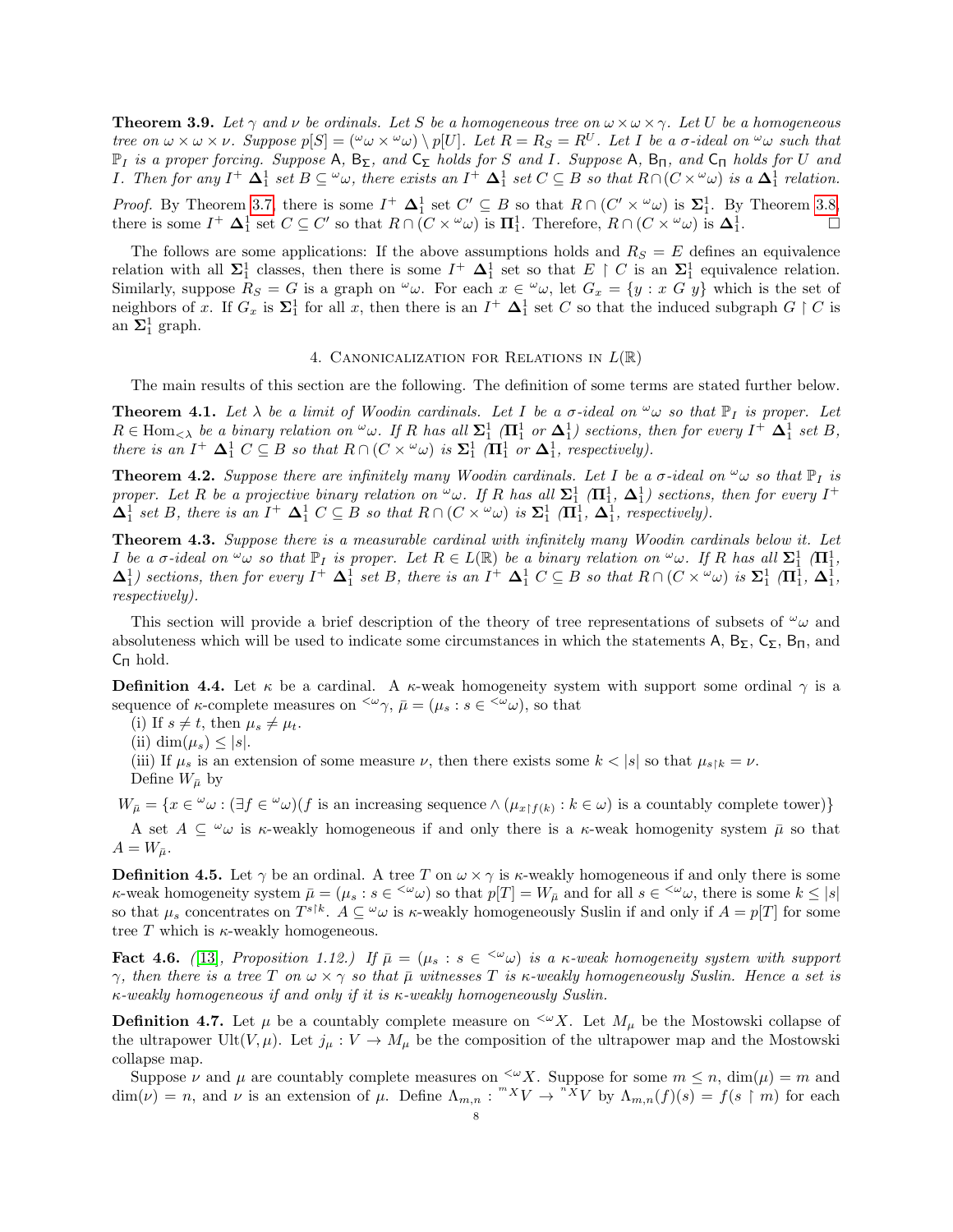$s \in {}^{n}X$ . Define an elementary embedding Ult $(V, \mu) \to \text{Ult}(V, \nu)$  by  $[f]_{\mu} \mapsto [\Lambda_{m,n}(f)]_{\nu}$ . This induces an elementary embedding  $j_{\mu,\nu}: M_{\mu} \to M_{\nu}$ .

**Definition 4.8.** Let  $\gamma$  and  $\theta$  be ordinals. Let  $\bar{\mu} = (\mu_s : s \in \langle \omega \omega \rangle)$  be a weak homogeneity system with support γ. The Martin-Solovay tree with respect to  $\bar{\mu}$  below  $\theta$ , denoted  $MS_{\theta}(\bar{\mu})$ , is a tree on  $\omega \times \theta$  defined by: for all  $s \in \langle \omega \omega \rangle$  and  $h \in \langle s | \theta \rangle$ 

 $(s, h) \in \text{MS}_{\theta}(\bar{\mu}) \Leftrightarrow (\forall i < j < |s|)(\mu_{s\uparrow j} \text{ is an extension of } \mu_{s\uparrow i} \Rightarrow j_{\mu_{s\uparrow i}, \mu_{s\uparrow j}}(h(i)) > h(j))$ 

If  $(\mu_n : n \in \omega)$  is a tower of measures, then the tower is countably complete if and only if the directed limit of the directed system  $(M_{\mu_i} : j_{\mu_i,\mu_j} : i < j < \omega)$  is well-founded. If  $(x, \Phi) \in [MS_\theta(\bar{\mu})]$ , then  $\Phi$  witnesses in a continuous way that the directed limit model is ill-founded. This shows that  $x \in p[MS_{\theta}(\bar{\mu})]$  implies that  $x \notin W_{\bar{\mu}}$ . In fact, the converse is also true giving the following result:

<span id="page-8-0"></span>**Fact 4.9.** Let  $\kappa$  be a cardinal. Suppose  $\bar{\mu}$  is a  $\kappa$ -weak homogeneity system with support  $\gamma$ . Then if  $\theta > |\gamma|^+$ , then  $p[\text{MS}_{\theta}(\bar{\mu})] = \omega_{\omega} \setminus W_{\bar{\mu}}$ .

*Proof.* See [\[13\]](#page-10-8) Lemma 1.19, [\[7\]](#page-10-9) Fact 1.3.12, or [\[5\]](#page-10-10) Theorem 4.10.

Let  $\mu$  be a  $\kappa$ -complete ultrafilter on some set X. Let  $\mathbb{P}$  be a forcing with  $|\mathbb{P}| < \kappa$ . Let  $G \subseteq \mathbb{P}$  be  $\mathbb{P}$ generic over V. In  $V[G]$ , define  $\mu^* \subseteq \mathcal{P}(X)$  by  $A \in \mu^*$  if and only there exists a  $B \in \mu$  so that  $B \subseteq A$ . In  $V[G], \mu^*$  is a  $\kappa$ -complete ultrafilter on X. Suppose  $\bar{\mu} = (\mu_s : s \in \langle \omega \omega \rangle)$  is a  $\kappa$ -weak homogeneity system. Denote  $\bar{\mu}^* = (\mu_s^* : s \in \langle \omega \omega \rangle$ .  $\bar{\mu}^*$  is a  $\kappa$ -weak homogeneity system. [\[13\]](#page-10-8) Lemma 1.19 shows that  $\text{MS}_{\theta}(\bar{\mu})^V = \text{MS}_{\theta}(\bar{\mu}^*)^{V[G]}$  if  $\theta > |\gamma|^+$ . Hence Fact [4.9](#page-8-0) implies that  $V[G] \models p[\text{MS}_{\theta}(\bar{u})] = \omega \omega \setminus W_{\bar{\mu}^*}$ . (Also if one has a  $\kappa$ -homogeneous tree S with  $\kappa$ -homogeneity system  $\bar{\mu}$  and  $|\mathbb{P}| < \kappa$ , then  $\bar{\mu}^*$  is a  $\kappa$ -homogeneity system for S in  $V[G]$ . This shows A.)

Now suppose that T is a  $\kappa$ -weakly homogeneous tree on  $\omega \times \alpha$  witnessed by the  $\kappa$ -weak homogeneity system  $\bar{\mu}$ . This gives that  $p[T] = W_{\bar{\mu}}$ . One also has that  $p[MS_{\theta}(\bar{\mu})^V]$  continues to represent  $\omega \setminus p[T]$  in  $V[G]$ . So in summary:

<span id="page-8-1"></span>Fact 4.10. (ZF + DC) Let  $\kappa$  be a cardinal. Let T be a  $\kappa$ -weakly homogeneous tree on  $\omega \times \gamma$ , for some ordinal  $\gamma$ , with  $\kappa$ -weak homogeneity system  $\bar{\mu}$ . Let  $\theta > |\gamma|^+$ . Let  $\mathbb P$  be a forcing with  $|\mathbb P| < \kappa$  and  $G \subseteq \mathbb P$  be  $\mathbb P$ -generic over V.  $V[G] \models \text{MS}_{\theta}(\bar{\mu}^*) = \text{MS}_{\theta}(\bar{\mu})^V$ .  $V[G] \models p[\text{MS}_{\theta}(\bar{\mu})^V] = \omega \omega \setminus p[T]$ .

*Proof.* See [\[13\]](#page-10-8), Section 1 and especially Lemma 1.19. Also see [\[7\]](#page-10-9), Section 1.3.

So if T is  $\kappa$ -weakly homogeneous, an appropriate Martin-Solovay tree will continue to represent the complement of  $p[T]$  in generic extensions by forcings of cardinality less than  $\kappa$ . The Martin-Solovay trees give the generically-correct tree representations for complements of  $\kappa$ -weakly homogeneously Suslin sets. However, the formulas  $D_{\Sigma}$  and  $D_{\Pi}$  involve more negations and quantifications over  $\omega_{\omega}$ . Multiple iterations of the Martin-Solovay construction will be needed. The following results are useful for continuing the Martin-Solovay construction of generically-correct tree representation for more complex sets. In addition, these results will also imply that these representations are also homogeneously Suslin.

Definition 4.11. If  $B \subseteq {}^{k}({}^{\omega}\omega) \times {}^{\omega}\omega$ , denote

$$
\exists^{\mathbb{R}} B = \{x : (\exists y)((x, y) \in B)\} \text{ and } \forall^{\mathbb{R}} B = \{x : (\forall y)((x, y) \in B)\}\
$$

If  $A \subseteq {}^{k}({}^{\omega}\omega)$ , then denote

$$
\neg A = {^k}(\omega\omega) \setminus A
$$

Fact 4.12. ([\[13\]](#page-10-8), Proposition 1.10) Let  $A \subseteq \omega$ . A is  $\kappa$ -weakly homogeneously Suslin if and only if there is a  $\kappa$ -homogeneously Suslin set  $B \subseteq \omega \cup \omega \times \omega$  so that  $A = \exists \mathbb{R} B$ .

A Woodin cardinal is a technical large cardinal which has been very useful in descriptive set theory. (See [\[7\]](#page-10-9), Section 1.5 for more information about Woodin cardinals.)

<span id="page-8-2"></span>**Fact 4.13.** ([\[8\]](#page-10-11)) Let  $\delta$  be a Woodin cardinal. Let  $\bar{\mu} = (\mu_s : s \in \langle \omega \omega \rangle)$  be a  $\delta^+$ -weak homogeneity system with support  $\gamma \in \text{ON}$ . Then for sufficiently large  $\theta$ ,  $\text{MS}_\theta(\bar{\mu})$  is  $\kappa$ -homogeneous for all  $\kappa < \delta$ .

**Definition 4.14.** If  $\kappa$  is a cardinal, then let Hom<sub> $\kappa$ </sub> be the collection of  $\kappa$ -homogeneously Suslin subsets of  $^{\omega}\omega$ . Let Hom<sub><k</sub> =  $\bigcap_{\gamma<\kappa}$  Hom<sub>γ</sub>.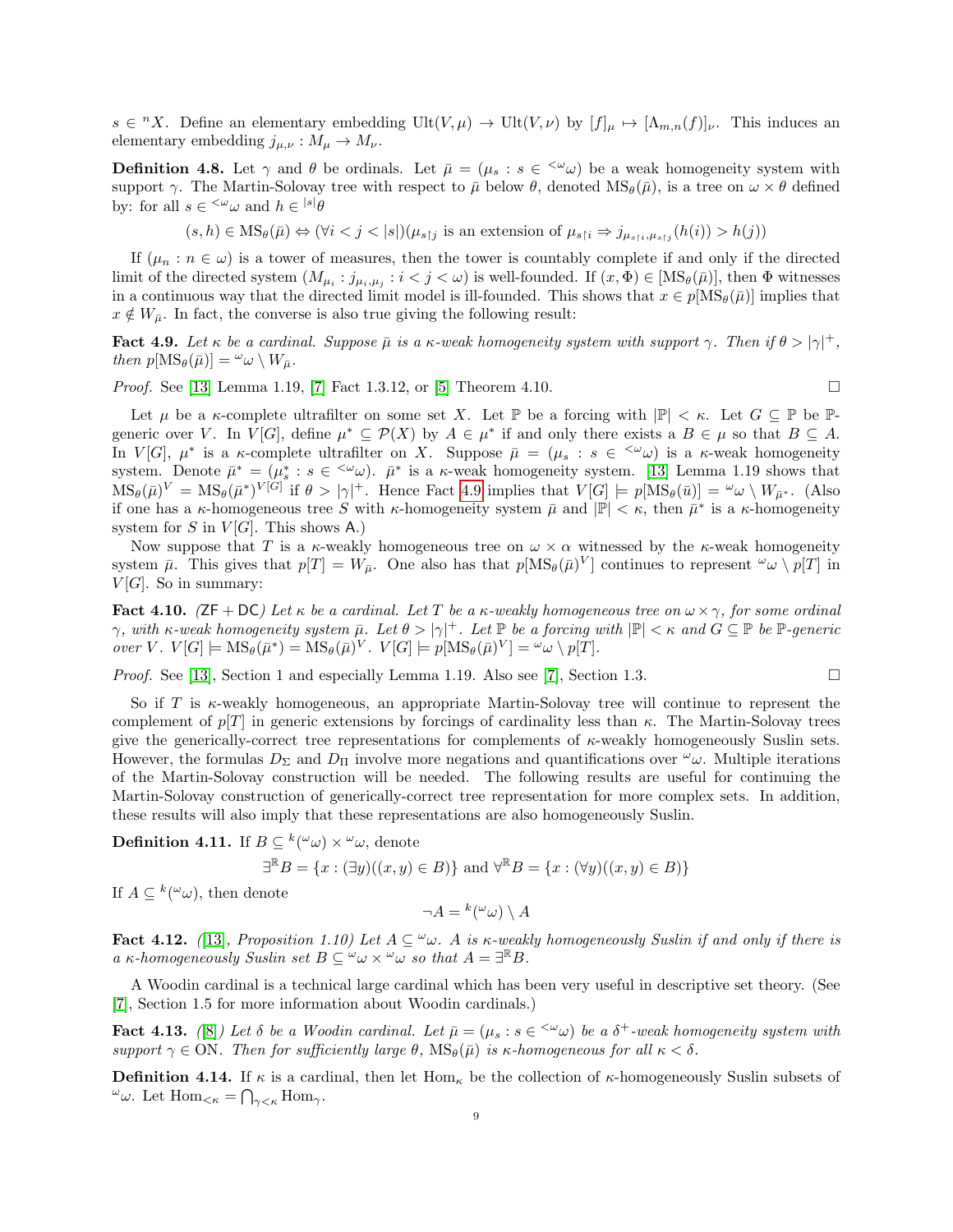<span id="page-9-0"></span>Fact 4.15. (Martin-Steel; [\[13\]](#page-10-8) Section 2) Let  $\lambda$  be a limit of Woodin cardinals. Then Hom<sub> $\lambda$ </sub> is closed under  $complements$  and  $\forall^{\mathbb{R}}$ .

**Fact 4.16.** (Martin; [\[9\]](#page-10-12), Theorem 4.15) If  $\kappa$  is a measurable cardinal, then every  $\mathbf{\Pi}^1_1$  set is  $\kappa$ -homogeneously Suslin.

<span id="page-9-2"></span>**Fact 4.17.** (Martin-Steel) Let  $\lambda$  be a limit of Woodin cardinals, then all projective sets are in Hom $_{\leq \lambda}$ .

*Proof.* Every Woodin cardinal has a stationary set of measurable cardinals below it. Hence every  $\mathbf{\Pi}^1_1$  set is  $\kappa$ -homogeneously Suslin for all  $\kappa < \lambda$ . That is, all  $\mathbf{\Pi}^1_1$  sets are in Hom<sub> $\langle \lambda \rangle$ </sub>. Then by the closure properties given by Fact [4.15,](#page-9-0) all projective sets are in  $\text{Hom}_{\leq \lambda}$ .

<span id="page-9-3"></span>Fact 4.18. (Woodin) Suppose  $\lambda$  is a limit of Woodin cardinals and there is a measurable cardinal greater than  $\lambda$ . Then every subset of  $\omega$  in  $L(\mathbb{R})$  is in  $\text{Hom}_{\leq \lambda}$ .

Homogeneously Suslin sets were defined to be those sets that can be presented as projections of some trees satisfying certain properties. In the ground model, there could be many homogeneous trees representing the same homogeneously Suslin set A. For instance, suppose  $\kappa_1 < \kappa_2$ . In the ground model, suppose  $A = p[T_1]$ where  $T_1$  is a  $\kappa_1$ -homogeneous tree and  $A = p[T_2]$  where  $T_2$  is a  $\kappa_2$ -homogeneous tree. Suppose  $\mathbb{P}_1$  and  $\mathbb{P}_2$ are two different forcings. Which tree should represent  $A$  in each forcing extension? What are the relations between  $p[T_1]$  and  $p[T_2]$  in various forcing extensions? Absolutely complemented trees and universal Baireness provide a way to interpret homogeneously Suslin sets in a way which is independent of the homogeneous tree representation in some sense:

**Definition 4.19.** (See [\[3\]](#page-10-13)) Let  $\kappa$  be an ordinal. Let T be a tree on  $\omega \times X$  and let U be a tree on  $\omega \times Y$ , for some sets X and Y. T and U are  $\kappa$ -absolute complements if and only if for all forcings  $\mathbb{P} \in V_{\kappa}$  and all  $G \subseteq \mathbb{P}$  which are  $\mathbb{P}$ -generic over  $V, V[G] \models p[T] = \omega \cup p[U].$ 

A tree T on  $\omega \times X$  is *k*-absolutely complemented if and only if there exists some tree U on  $\omega \times Y$  (for some set Y ) so that T and U are  $\kappa$ -absolute complements.

A set  $A \subseteq \omega$  is  $\kappa$ -universally Baire if and only if  $A = p[T]$  for some tree T which is  $\kappa$ -absolutely complemented.

**Fact 4.20.** Let  $T_1$  and  $T_2$  be trees on  $\omega \times \gamma_1$  and  $\omega \times \gamma_2$  which are  $\kappa$ -absolutely complemented and  $p[T_1] = p[T_2]$ . If  $\mathbb{P} \in V_{\kappa}$  and  $G \subseteq \mathbb{P}$  is  $\mathbb{P}\text{-}generic over V$ , then  $V[G] \models p[T_1] = p[T_2]$ .

So if A is a  $\kappa$ -universally Baire set and if  $T_1$  and  $T_2$  are two  $\kappa$ -absolutely complemented trees so that  $V \models A = p[T_1] = p[T_2]$ , then either tree can be used to represent A in extensions by forcings in  $V_{\kappa}$ . As a matter of convention, if A is  $\kappa$ -universally Baire and  $\mathbb{P} \in V_\kappa$ , the set A will always refer to  $p[T]$  for some and any  $\kappa$ -absolutely complemented tree  $T \in V$  so that  $V \models p[T] = A$ .

Fact 4.21. ([\[13\]](#page-10-8) Corollary 1.21) Let  $\kappa$  be a cardinal.  $\kappa$ -weakly homogenously Suslin sets are  $\kappa$ -universally Baire.

In particular,  $\kappa$ -homogeneously Suslin sets can be interpreted unambiguously in P-extensions whenever  $\mathbb{P} \in V_{\kappa}$ .

Let  $\lambda$  be a limit of Woodin cardinals. Let  $\dot{A}$  be a new unary relation symbol. Let  $A \subseteq (\omega\omega)^n$  be such that  $A \in \text{Hom}_{\leq \lambda}$ . Let  $(H_{\aleph_1}, \in, A)$  be the  $\{\dot{\in}, \dot{A}\}$ -structure with domain  $H_{\aleph_1}$  (the hereditarily countable sets) and with A interpreted as A. Now let  $\mathbb{P} \in V_\lambda$  be some forcing and  $G \subseteq \mathbb{P}$  be a P-generic filter over  $V$ .  $\mathbb{P} \in V_\kappa$ for some  $\kappa < \lambda$ . The structure  $(H_{\aleph}^{V[G]}$  $\mathcal{N}_{\aleph_1}^{[G]}, \in, A^{V[G]}$  is understood in the following way: It is a structure with domain  $H_{\aleph_1}^{V[G]}$  $\mathcal{N}_{\mathcal{N}_1}^{[G]}$  (the hereditarily countable subsets of  $V[G]$ ) and  $A^{V[G]}$  is  $p[T]^{V[G]}$  for any  $\gamma$ -homogeneous tree T so that  $\hat{V} \models A = p[T]$  and  $\gamma \geq \kappa$ . By the above discussion, this is independent of which tree T is chosen. Actually, in the proof of the fact below, depending on the quantifier complexity of a particular formula  $\varphi$ involving  $\dot{A}$ , A will be considered as  $p[T]$  for a sufficiently homogeneous tree T so that after the appropriate number of applications of the Martin-Solovay tree construction, the resulting tree representation of  $\varphi$  will be at least  $\kappa$ -homogeneous.

Using ideas very similar to the proof of Fact [4.15,](#page-9-0) one has the following absoluteness result:

<span id="page-9-1"></span>**Fact 4.22.** (Woodin; [\[13\]](#page-10-8), Theorem 2.6) Let  $\lambda$  be a limit of Woodin cardinals. Let  $A \in Hom_{\leq \lambda}$ . Let  $\mathbb{P} \in V_{\lambda}$ and  $G \subseteq \mathbb{P}$  be  $\mathbb{P}$ -generic over V. Then  $(H_{\aleph_1}^V, \in, A)$  and  $(H_{\aleph_1}^{V[G]})$  $\mathcal{L}_{\aleph_1}^{[G]}, \in, A^{V[G]}$  are elementarily equivalent.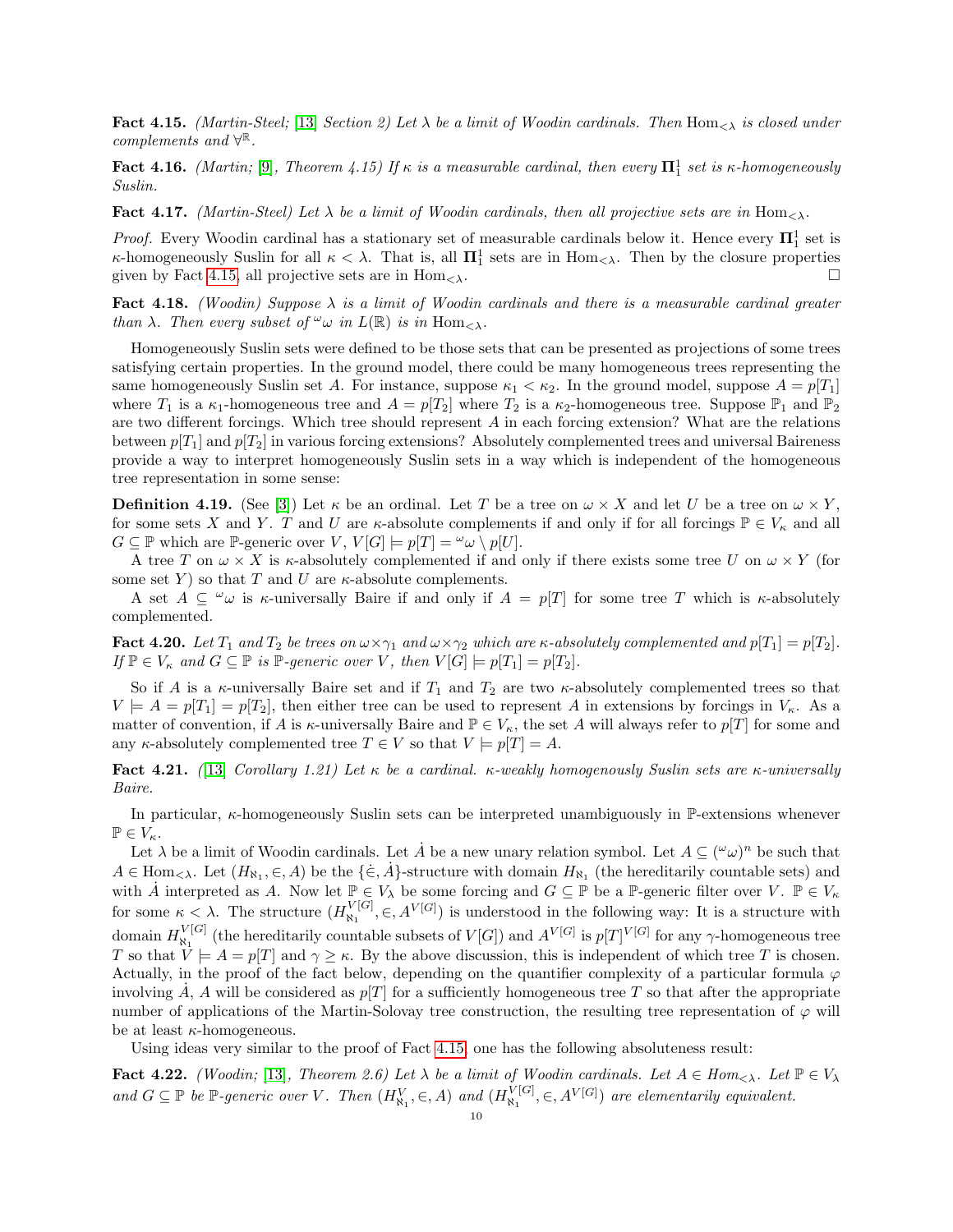In this setting, V and V[G] satisfy the same formulas involving  $\tilde{A}$  and quantifications over the reals with the above intended interpretation. In particular,  $V$  and  $V[G]$  satisfy the same projective formulas.

Now, the above discussion will be applied to indicate when A,  $B_{\Sigma}$ ,  $C_{\Sigma}$ ,  $B_{\Pi}$ , and  $C_{\Pi}$  hold. First, consider the setting of Theorem [4.1.](#page-7-1) Let  $\lambda$  be a limit of Woodin cardinals. Let  $R \in \text{Hom}_{\leq \lambda}$  with all sections  $\Sigma_1^1$  and fix a  $\sigma$ -ideal I on  $\omega_{\omega}$  so that  $\mathbb{P}_I$  is proper.

Let S be a sufficiently homogeneous tree representation for R. The tree S remains homogeneous in the  $\mathbb{P}_I$ -extension by the remark mentioned before Fact [4.10.](#page-8-1) This shows that A holds for S and I. R having all  $\Sigma_1^1$  sections can be expressed as a formula using some real quantifiers over the relation  $R \in \text{Hom}_{\leq \lambda}$ . Fact [4.22](#page-9-1) implies that these statements are absolute to the  $\mathbb{P}_I$ -extension. This shows that  $B_{\Sigma}$  holds for S and I. The formula  $D_{\Sigma}$  and  $D_{\Pi}$  both involve complements and real quantification over the homogeneously Suslin set R. By Fact [4.15,](#page-9-0)  $D_{\Sigma}, D_{\Pi} \in \text{Hom}_{\leq \lambda}$ . Starting with an appropriate weakly homogeneous tree representation S for R, the construction used in the proof of Fact [4.15](#page-9-0) produces a tree U representing  $D_{\Sigma}$  that is generically correct for  $\mathbb{P}_I$ , in the sense that  $1_{\mathbb{P}_I} \Vdash_{\mathbb{P}_I} p[U] = \{(x,T) : D_{\Sigma}(x,T)\}\.$  So  $C_{\Sigma}$  holds for S and I.

This discussion verifies that using a suitably homogeneous tree S, statements A,  $B_{\Sigma}$ , and  $C_{\Sigma}$  holds for S and I. Thus Theorem [3.7](#page-5-0) yields Theorem [4.1](#page-7-1) in the case that R has all  $\Sigma_1^1$  section.

By Fact [4.15,](#page-9-0) if  $R \in \text{Hom}_{\leq \lambda}$ , then  $\omega \setminus R \in \text{Hom}_{\leq \lambda}$ . Given a  $\kappa$ -weakly homogeneous tree representation S for R, the associated Martin-Solovay tree will be a sufficiently homogeneous tree representation for  $\omega \setminus R$  by Fact [4.13.](#page-8-2) Hence in this setting using the notation from Definition [3.1,](#page-4-1)  $R_S = R^T$ , where T is the appropriate Martin-Solovay tree using the homogeneity system on  $S$ . To prove Theorem [4.1](#page-7-1) in the case that  $R$  has all  $\Pi^1_1$  classes, the argument should be modified to establish A,  $B_{\Pi}$ ,  $C_{\Pi}$  for T and I.

By Fact [4.17,](#page-9-2) if  $\lambda$  is a limit of Woodin cardinals, then all projective sets belong to Hom<sub> $\langle \lambda \rangle$ </sub>. Moreover, if there is a measurable cardinal above  $\lambda$ , then Fact [4.18](#page-9-3) implies every subset of  $\omega$  in  $L(\mathbb{R})$  belong to Hom $\langle \lambda \rangle$ . The discussion given above to establish Theorem [4.1](#page-7-1) applies to give Theorem [4.2](#page-7-2) and Theorem [4.3.](#page-7-0)

With the appropriate assumptions, even more sets of reals are homogeneously Suslin and these canonicalization results would hold for relations in those classes. For example, Chang's model  $L(\omega ON) = \bigcup_{\alpha \in ON} L(\omega \alpha)$ is the smallest inner model of ZF containing all the countable sequences of ordinals of V . Woodin has shown that with a proper class of Woodin cardinals every set of reals in  $L(^\omega ON)$  is  $\infty$ -homogeneously Suslin. Hence under this assumption, the above result would hold for binary relations in  $L(^{\omega}ON)$  with all  $\Sigma_1^1$ ,  $\Pi_1^1$ , or  $\Delta_1^1$ sections.

#### **REFERENCES**

- <span id="page-10-1"></span>1. William Chan, Equivalence relations which are Borel somewhere, J. Symb. Log. 82 (2017), no. 3, 893–930. MR 3694334
- <span id="page-10-2"></span>2. Ohad Drucker, Borel canonization of analytic sets with Borel sections, Proc. Amer. Math. Soc. 146 (2018), no. 7, 3073–3084. MR 3787368
- <span id="page-10-13"></span>3. Qi Feng, Menachem Magidor, and Hugh Woodin, Universally Baire sets of reals, Set theory of the continuum (Berkeley, CA, 1989), Math. Sci. Res. Inst. Publ., vol. 26, Springer, New York, 1992, pp. 203–242. MR 1233821 (94g:03095)
- <span id="page-10-7"></span>4. David Gale and F. M. Stewart, Infinite games with perfect information, Contributions to the theory of games, vol. 2, Annals of Mathematics Studies, no. 28, Princeton University Press, Princeton, N. J., 1953, pp. 245–266. MR 0054922
- <span id="page-10-10"></span>5. Steve Jackson, Suslin cardinals, partition properties, homogeneity. Introduction to Part II, Games, scales, and Suslin cardinals. The Cabal Seminar. Vol. I, Lect. Notes Log., vol. 31, Assoc. Symbol. Logic, Chicago, IL, 2008, pp. 273–313. MR 2463617
- <span id="page-10-0"></span>6. Vladimir Kanovei, Marcin Sabok, and Jindřich Zapletal, Canonical Ramsey theory on Polish spaces, Cambridge Tracts in Mathematics, vol. 202, Cambridge University Press, Cambridge, 2013. MR 3135065
- <span id="page-10-9"></span>7. Paul B. Larson, The stationary tower, University Lecture Series, vol. 32, American Mathematical Society, Providence, RI, 2004, Notes on a course by W. Hugh Woodin. MR 2069032
- <span id="page-10-11"></span>8. Donald A. Martin and John R. Steel, A proof of projective determinacy, J. Amer. Math. Soc. 2 (1989), no. 1, 71–125. MR 955605
- <span id="page-10-12"></span>9. Itay Neeman, Determinacy in L(R), Handbook of set theory. Vols. 1, 2, 3, Springer, Dordrecht, 2010, pp. 1877–1950. MR 2768701
- <span id="page-10-3"></span>10. Itay Neeman and Zach Norwood, *Happy and mad families in*  $L(\mathbb{R})$ , J. Symb. Log. **83** (2018), no. 2, 572–597. MR 3835078
- <span id="page-10-4"></span>11. Itay Neeman and Jindřich Zapletal, Proper forcing and  $L(\mathbb{R})$ , J. Symbolic Logic 66 (2001), no. 2, 801–810. MR 1833479
- <span id="page-10-6"></span>12. Jack H. Silver, Counting the number of equivalence classes of Borel and coanalytic equivalence relations, Ann. Math. Logic 18 (1980), no. 1, 1–28. MR 568914
- <span id="page-10-8"></span>13. J. R. Steel, The derived model theorem, Logic Colloquium 2006, Lect. Notes Log., Assoc. Symbol. Logic, Chicago, IL, 2009, pp. 280–327. MR 2562557
- <span id="page-10-5"></span>14. Jindřich Zapletal, Forcing idealized, Cambridge Tracts in Mathematics, vol. 174, Cambridge University Press, Cambridge, 2008. MR 2391923 (2009b:03002)